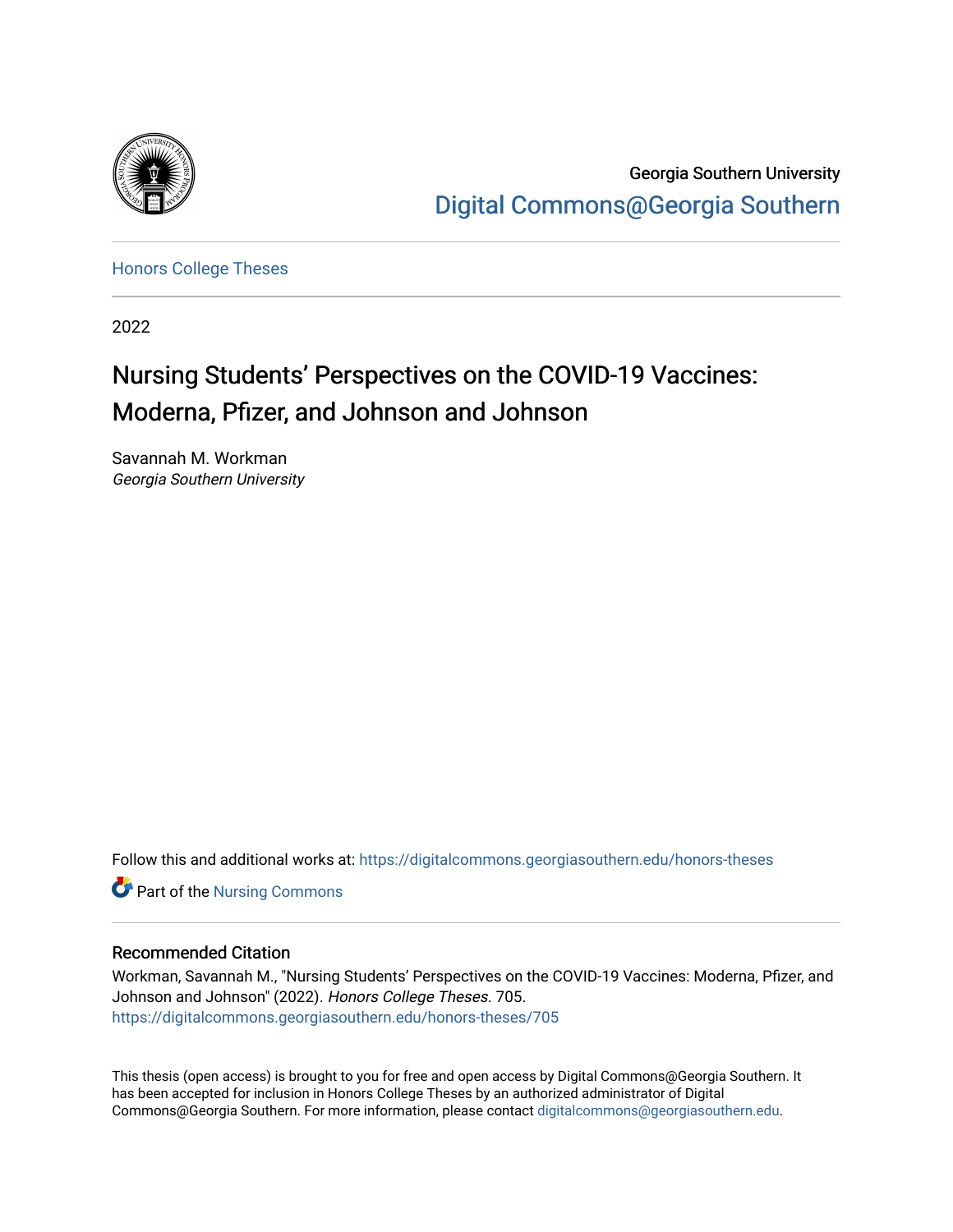## **Nursing Students' Perspectives on the COVID-19 Vaccines: Moderna, Pfizer, and Johnson and Johnson**

An Honors Thesis submitted in partial fulfillment of the requirements for Honors in the School of Nursing

> By Savannah Workman

Under the mentorship of Dr. Wilma Matti

## ABSTRACT

There are very few things that everyone in the world shares in common, but there is one thing that has recently plagued our entire world and has impacted each person's life. The first case of COVID-19 occurred in the United States in January of 2020. In the United States during March of 2020, life as we knew it changed. Restrictions were put in place, schools closed, food and supply chain shortages occurred, travel was banned, and we were warned to stay away from others as they could be symptomatically or asymptomatically carrying the novel coronavirus. Since the time of quarantine and shutdowns, we have become more knowledgeable about the spread and effects of COVID-19. Scientists have worked to create vaccines in an effort to end the pandemic. However, there has been a major obstacle. Since the news of vaccines approved for emergency use by the Food and Drug Administration, there has been a widespread mistrust of the vaccines. Many citizens in the United States population will not consider receiving the new COVID-19 vaccines. However, this varies based on many social determinants of health. The presented research focuses on Georgia Southern University nursing students' perspectives and preferences of the new vaccines.

*Keywords:* nursing students, vaccines, COVID-19, pandemic, nursing, infection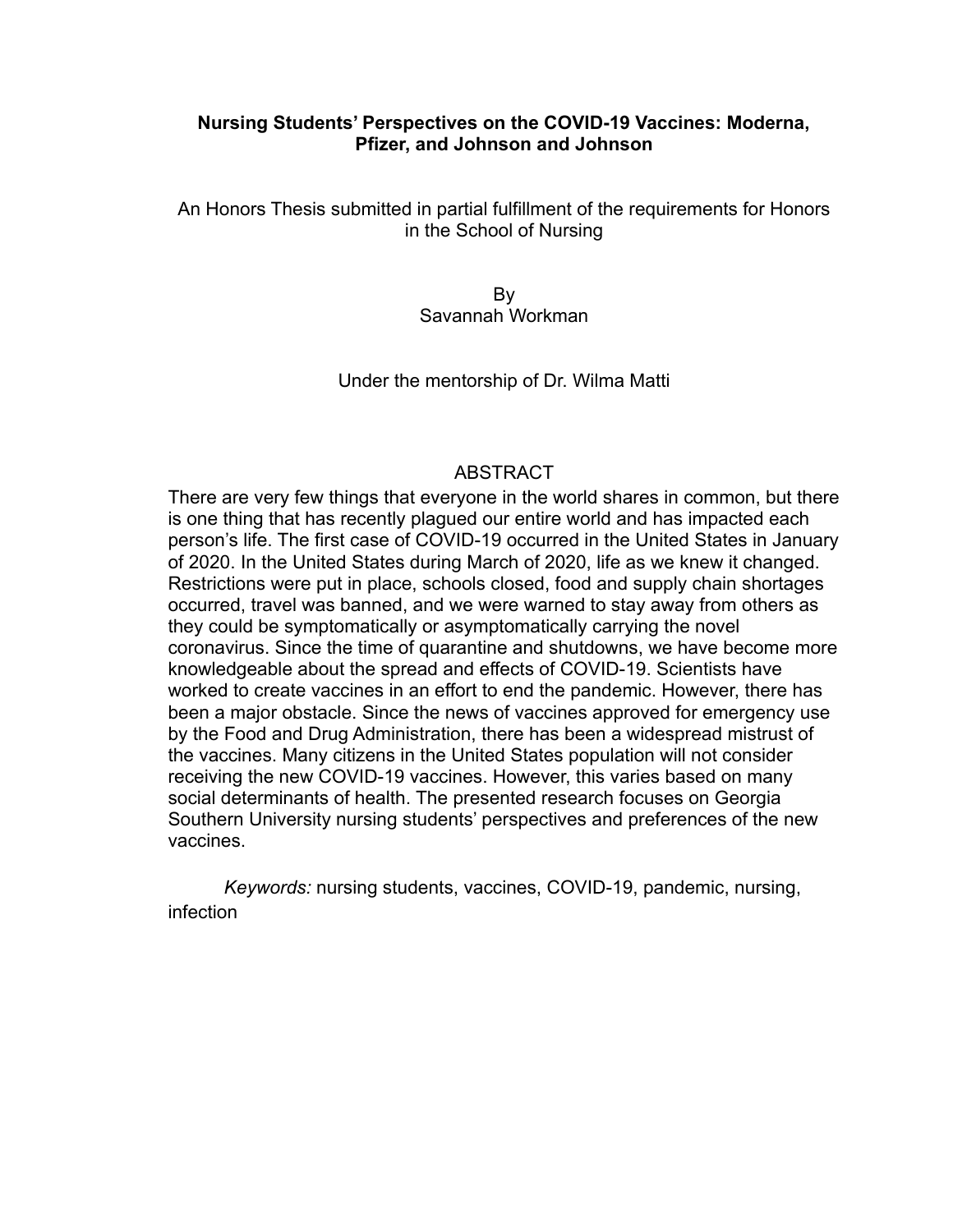## NURSING STUDENTS ON COVID-19 VACCINES AND PRECAUTIONS 1

Thesis Mentor:\_\_\_\_\_\_\_\_\_\_\_\_\_\_\_\_\_\_\_\_\_\_\_\_

Dr. Wilma Matti

Honors Director:\_\_\_\_\_\_\_\_\_\_\_\_\_\_\_\_\_\_\_\_\_\_\_

Dr. Steven Engel

April 2022 School of Nursing Honors College **Georgia Southern University**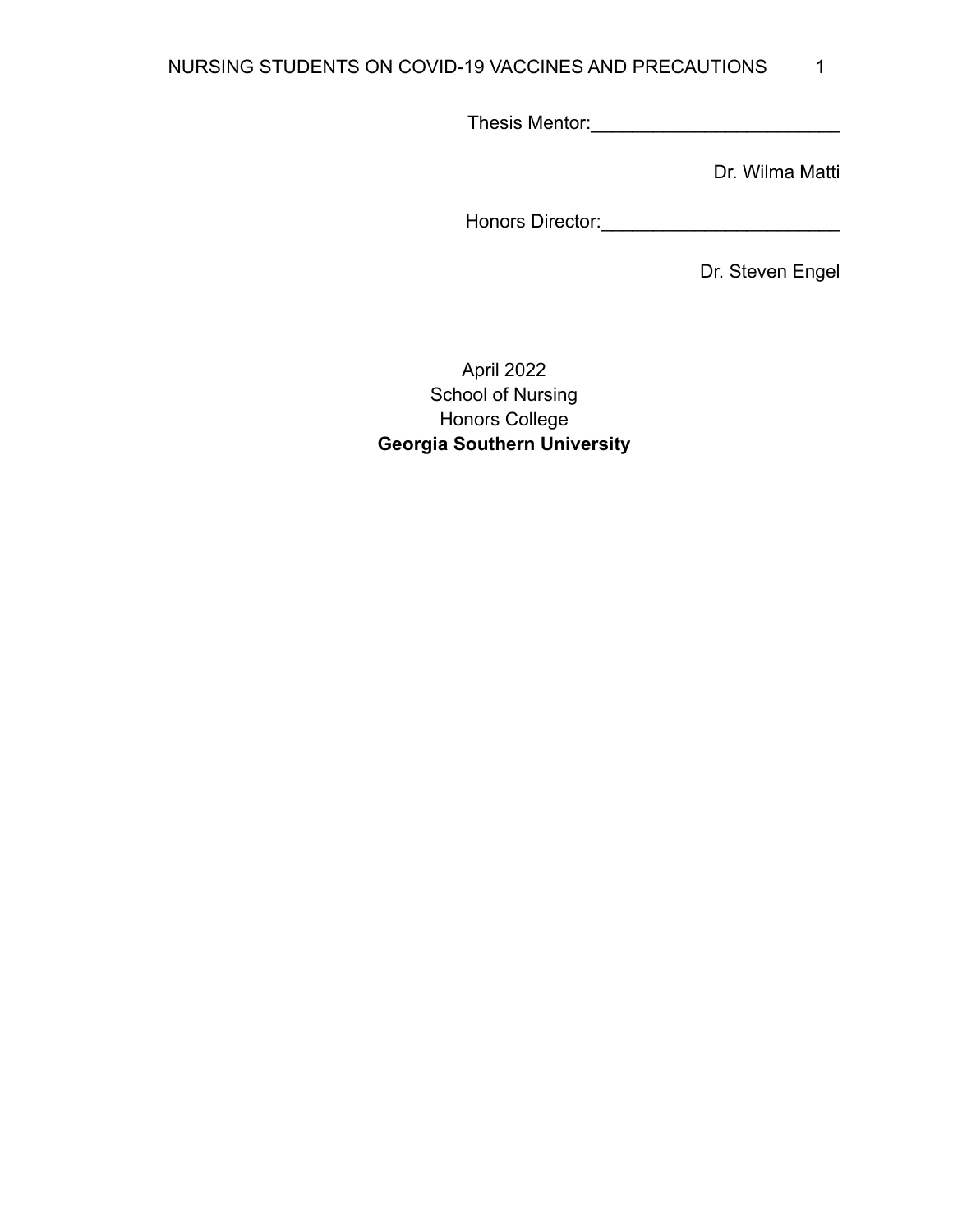## **Acknowledgements**

I wish to express my utmost appreciation to my mentor and professor, Dr. Wilma Matti, for her experience, support, and guidance in creating my Honors Thesis and assisting with my research. Without her expertise, this Honors Thesis would not have been possible. Her continued enthusiasm and dedication to students continues to help prepare the nurses of tomorrow.

I would like to give thanks to Dr. Steven Engel, Dr. Francis Desiderio, and Ms. Erin Martin for the support and guidance they provide to myself and all honors students. I am thankful to have been allowed to be a small part of such a prestigious organization and hope that my Honors Thesis will inspire other honors students to excel.

I would also like to thank the School of Nursing faculty and our Interim Chair, Dr. Melissa Garno for their support and contributions to my Honors Thesis as well as my peers for participating in my research. This program has helped prepare me for a career in nursing, discover my passion for nursing, and for that I will forever be grateful.

Last, but certainly not least, I would like to thank my family and friends for their unwavering encouragement and continuous support over the past four years. Thank you for always believing in me even when I did not believe in myself. This would not have been possible without you.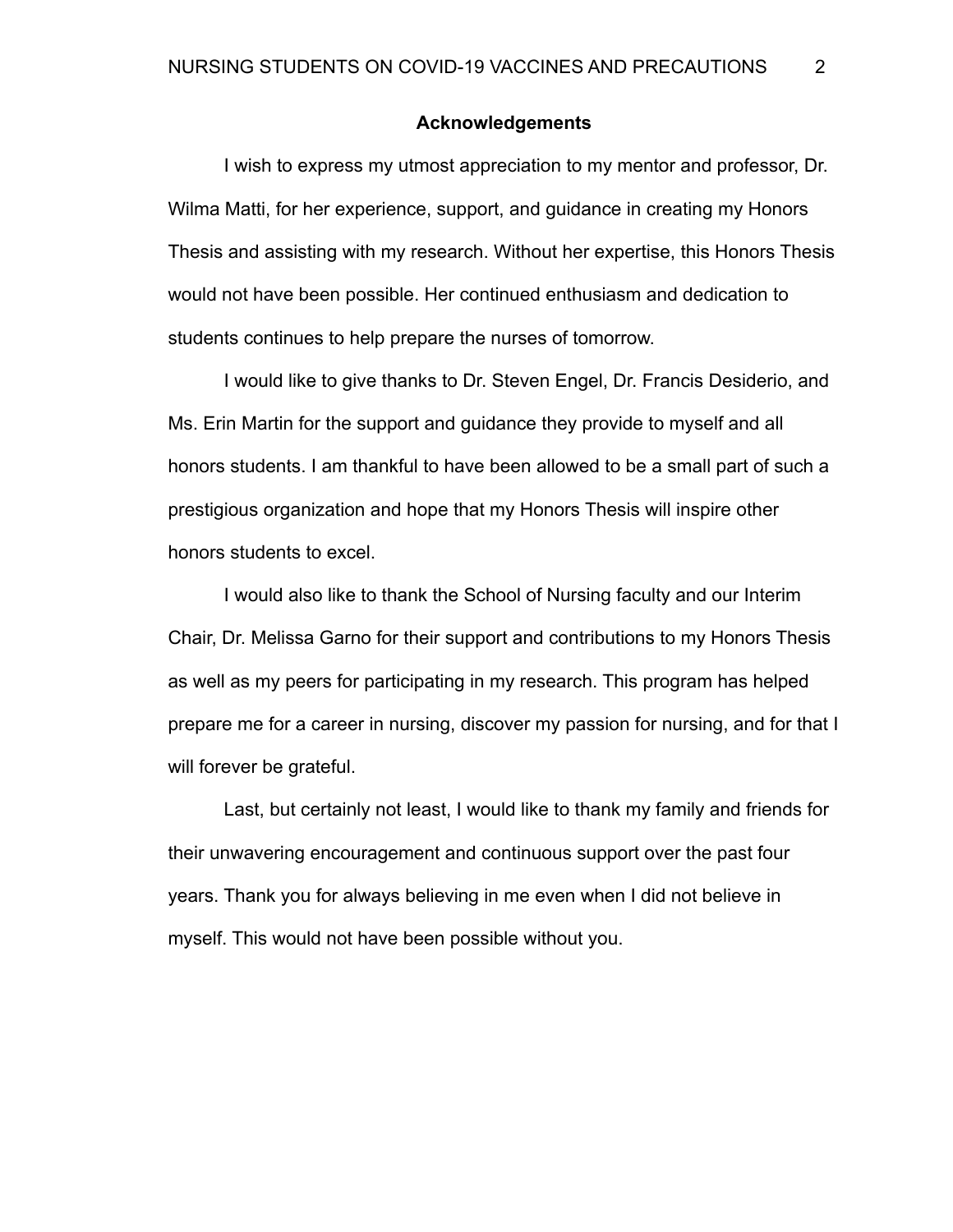# **Contents**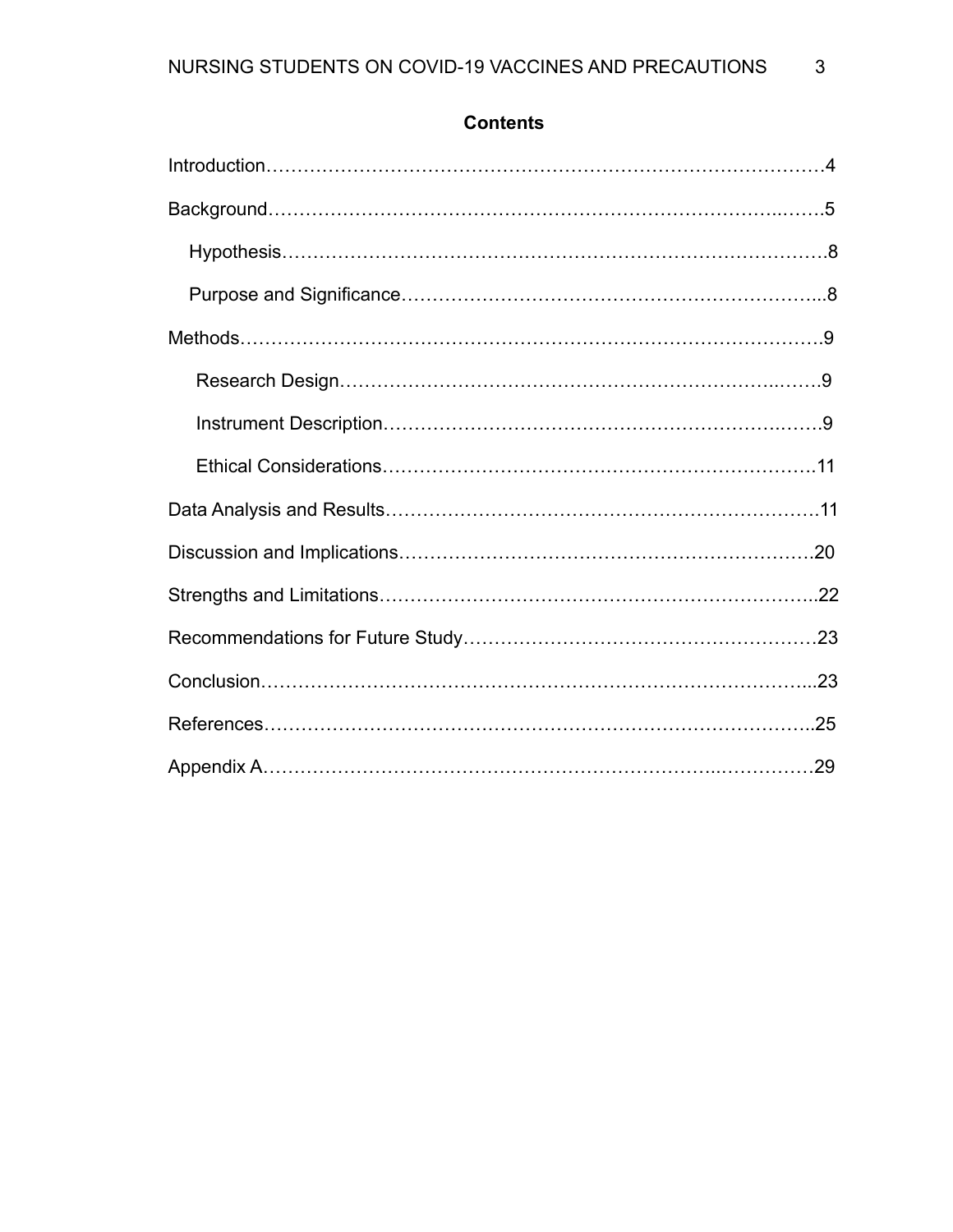# **Nursing Students' Perspectives on the COVID-19 Vaccines: Moderna, Pfizer, and Johnson and Johnson**

The first case of SARS-CoV-2 occurred in the United States on January 20, 2020 (Centers for Disease Control and Prevention [CDC], 2022a; Harcourt et al., 2020). Since then, the World Health Organization (WHO) and the Centers for Disease Control and Prevention (CDC) have officially declared COVID-19 a pandemic (CDC, 2022a). Due to the pandemic each person's life has been impacted in one way or another. However, some lives have been more impacted than others such as those of lower education and socioeconomic status (Bennett et al., 2020). Due to the risk of contracting COVID-19 and the safety regulations enacted, many places in America have seen an increase in child abuse and neglect and intimate partner violence which has increased substance use, depression, and risky behaviors (Substance Abuse and Mental Health Services Administration [SAMHSA], n.d.). These adverse events are among the numerous detrimental impacts of COVID-19.

More than 6.1 million lives have been lost worldwide due to COVID-19 or related complications (Elflein, 2022). Due to the major impacts of the novel coronavirus, it is important to research the likelihood of reaching herd immunity, which is defined by Oxford (n.d.) as "resistance to the spread of an infectious disease within a population that is based on pre-existing immunity of a high proportion of individuals as a result of previous infection or vaccination" (para. 1). Herd immunity would require that approximately 70% of the population receive the vaccine or become immune to the virus by previous exposure (Mayo Clinic,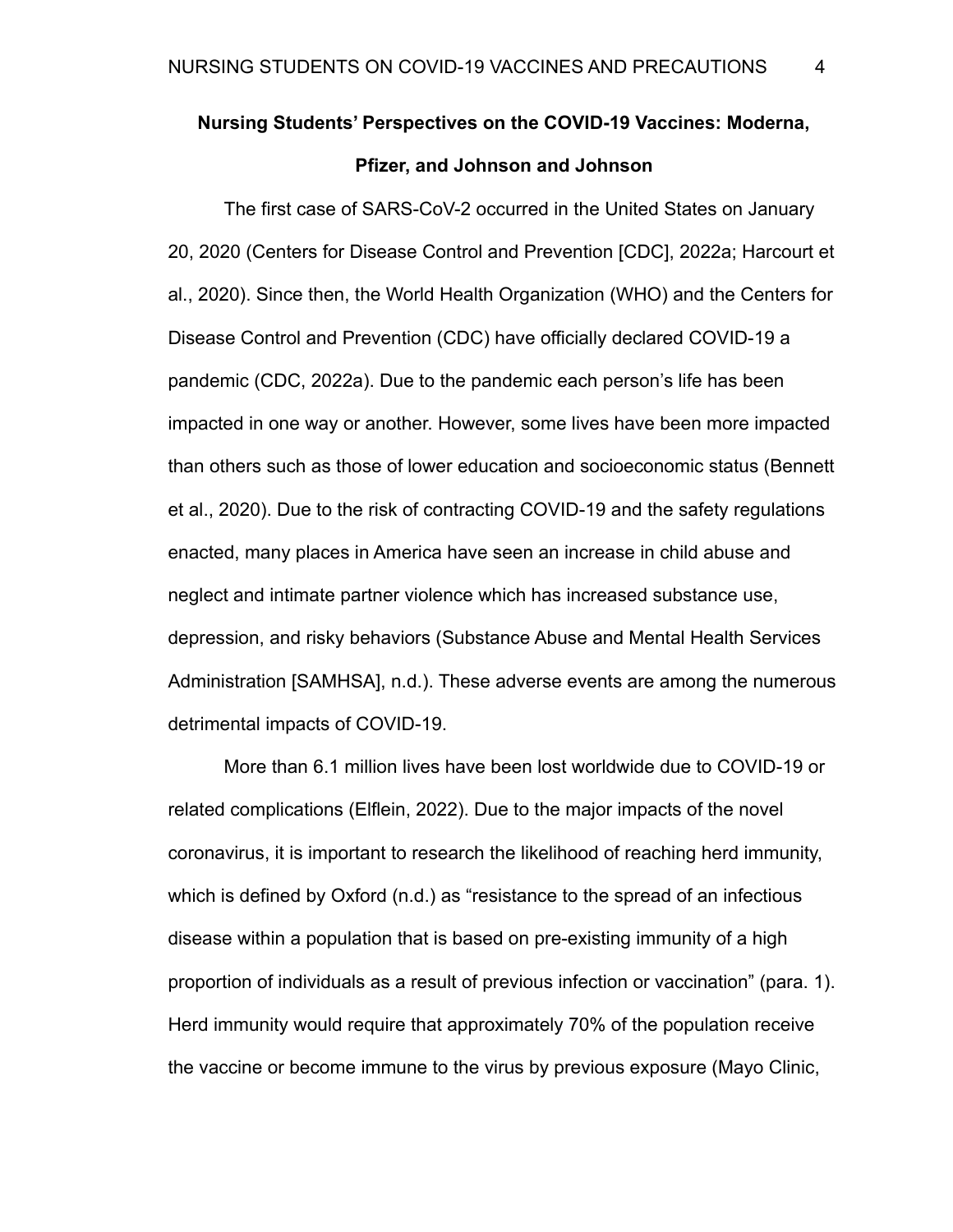2021). Once this percentage is met, we are told by Mayo Clinic (2021) that we will see a rapid decline in COVID-19 cases and deaths, but not without the possibility of overwhelming the healthcare system. Considering this declaration, achieving herd immunity would significantly help improve the quality of life for everyone and survival rate of those infected around the world; however, according to MacMillan (2022) with the new variants such as Delta, Lambda, and Omicron spreading, Pfizer and Moderna are recommending six month booster shots while Johnson and Johnson is recommending a two month booster shot.

#### **Background**

There are three COVID-19 vaccines that were approved by the Food and Drug Administration (FDA) for emergency use. These included the Moderna, Pfizer, and Johnson and Johnson (Janssen) vaccines (CDC, 2022b). Full FDA approval was granted for the Pfizer vaccine in late August of 2021 and early January of 2022 for the Moderna vaccine (CDC, 2022b). The Johnson and Johnson and Moderna vaccines are approved for use in patients that are 18 years of age or older; whereas, the Pfizer vaccine is approved for patients that are at least 5 years of age (CDC, 2022b). Both the Moderna and Pfizer vaccines are administered intramuscularly and require a course of two injections to be considered fully vaccinated (CDC, 2022b). CDC (2022b) states that Moderna is delivered 28 days apart, and Pfizer is delivered around 21 days apart. Both vaccines have been shown to be at least 90% effective in preventing symptomatic COVID-19 or lessening symptoms (CDC, 2022b). The last vaccine introduced was the Johnson and Johnson vaccine. This vaccine is a single dose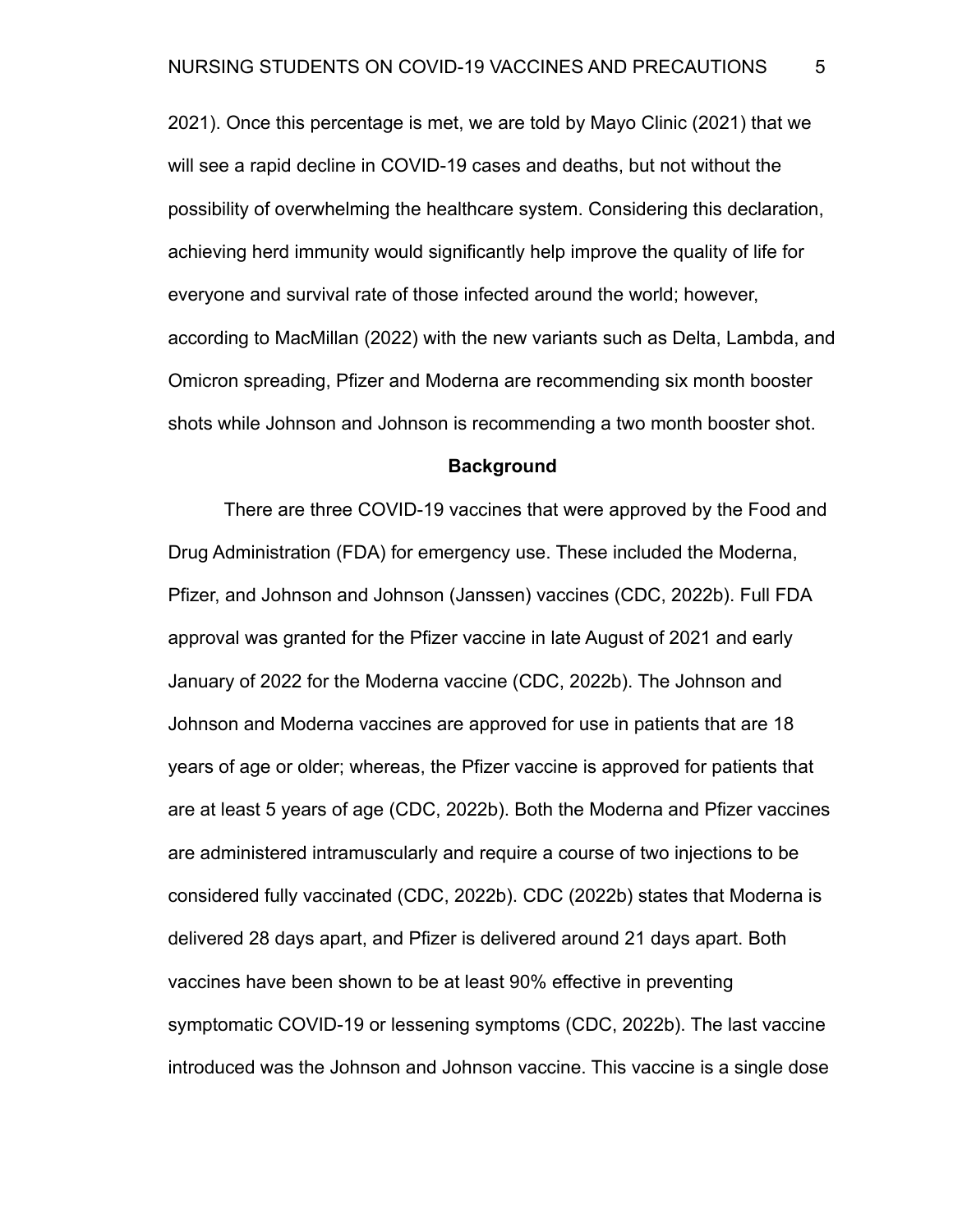injection administered intramuscularly and is estimated to be around 60% effective in developing immunity to COVID-19 (CDC, 2022b). According to the FDA (2021), this vaccine was paused for a short period of time due to blood clots that presented in some patients; after a review of safety of the vaccine by the CDC and FDA, the recommended pause has been lifted and vaccine administration can be resumed.

There are many different views surrounding these vaccines including concern over the time taken to create them and long term side effects, such as swollen lymph nodes (Cleveland Clinic, 2021). According to Cleveland Clinic (2021), many women have noticed enlarged lymph nodes that have been misdiagnosed as breast cancer on mammograms after receiving the COVID-19 vaccine. Dr. Laura Dean, MD from the Cleveland Clinic tells patients not to worry about swollen lymph nodes as this is a sign that the immune system is functioning properly and building immunity to the coronavirus as it should after receiving the vaccine. Additionally, she urges women to consider waiting four to six weeks after the second vaccination of Moderna or Pfizer before completing a mammogram in order to allow time for the lymph node swelling to go down (Cleveland Clinic, 2021). Another common side effect that is deterring people from receiving the Moderna vaccine is what has been labeled as "COVID arm" (Ries, 2021). According to Ries (2021), "COVID arm" is a delayed skin rash that appears on the upper arm as swollen, red, or itchy and is most likely triggered by the vaccine's ingredients. This is a harmless side effect that is more common after receiving the second dose of the Moderna vaccine especially if you have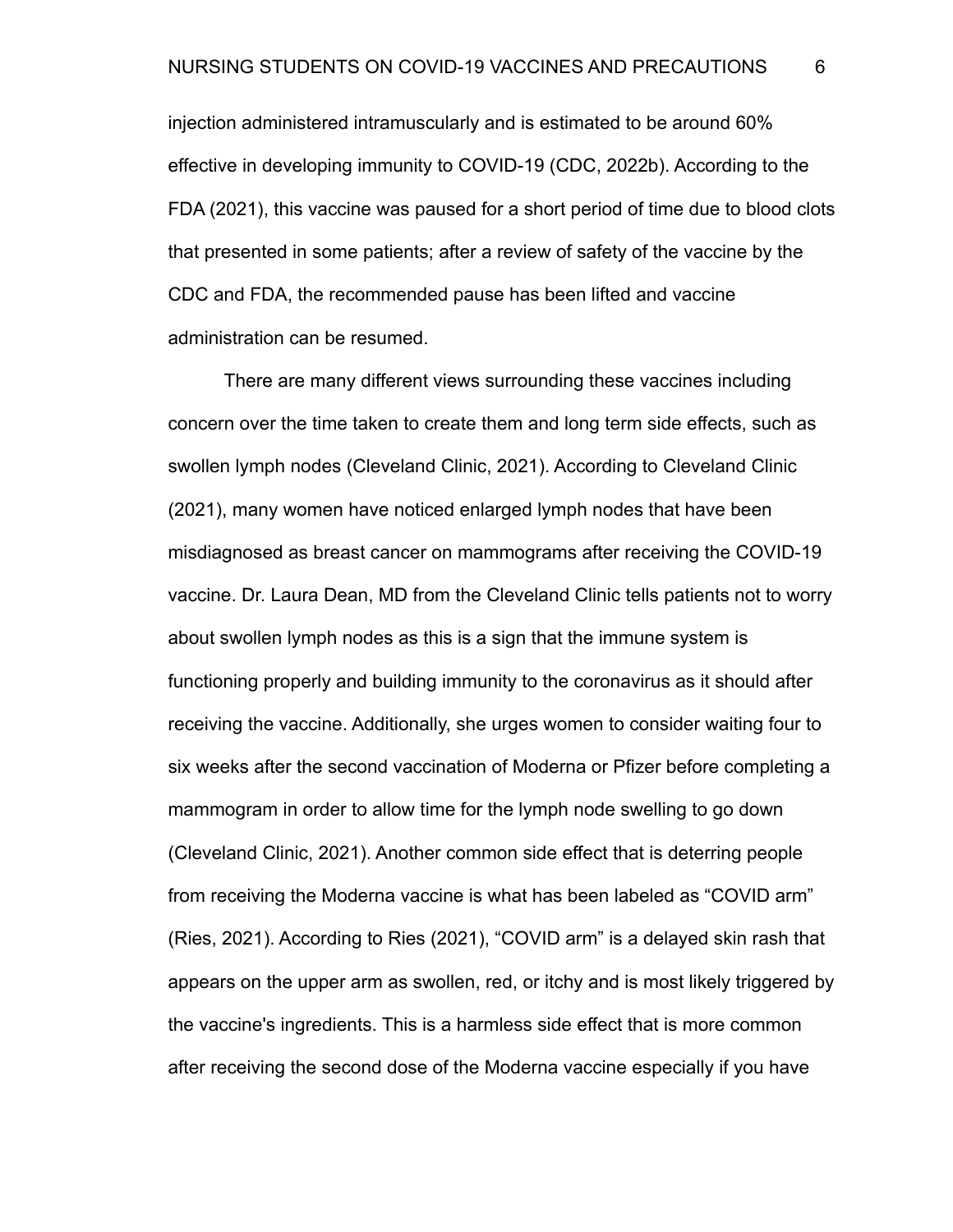previously contracted COVID-19 (Ries, 2021). Lastly, there has been some concern surrounding the Pfizer vaccine and Bell's Palsy (Repajic et al., 2021). According to Johns Hopkins Medicine (n.d.), "Bell's Palsy is an unexplained episode of facial muscle weakness or paralysis" (para. 1). However, a study completed by Repajic, Lai, Xu, and Liu (2021) has shown that some cases of Bell's Palsy after the vaccination have been related to patients who had recurrent cases of Bell's Palsy before receiving the vaccine. Additionally, this study found that more research needs to be completed in order to determine if an association between the vaccine and Bell's Palsy exists.

In addition to these concerns, the rise of anti-vax culture has led to disbelief in science, scientists, and vaccines. An older study conducted by Andrew Wakefield in 1998 showed that vaccines could be linked to autism and other developmental disorders, however, this study has since been disproven by various studies conducted by the CDC, The Institute of Medicine, and others (CDC, 2021; Children's Hospital of Philadelphia, 2018). The culture of anti-vax has led to an increase in once eradicated diseases and fewer children and adults with immunity (Phadke et al., 2016). One study done by Funk and Tyson (2020) suggests that only 60% of Americans would consider getting the COVID-19 vaccine in 2020, but confidence in the vaccines is rising (para. 2). Furthermore, feelings about the vaccine vary based on region, political affiliation, socioeconomic status, religion, education level, gender, and age. Even some of those who received the first vaccinations have become concerned about receiving a booster dose. Vaccines can only be effective if people are willing to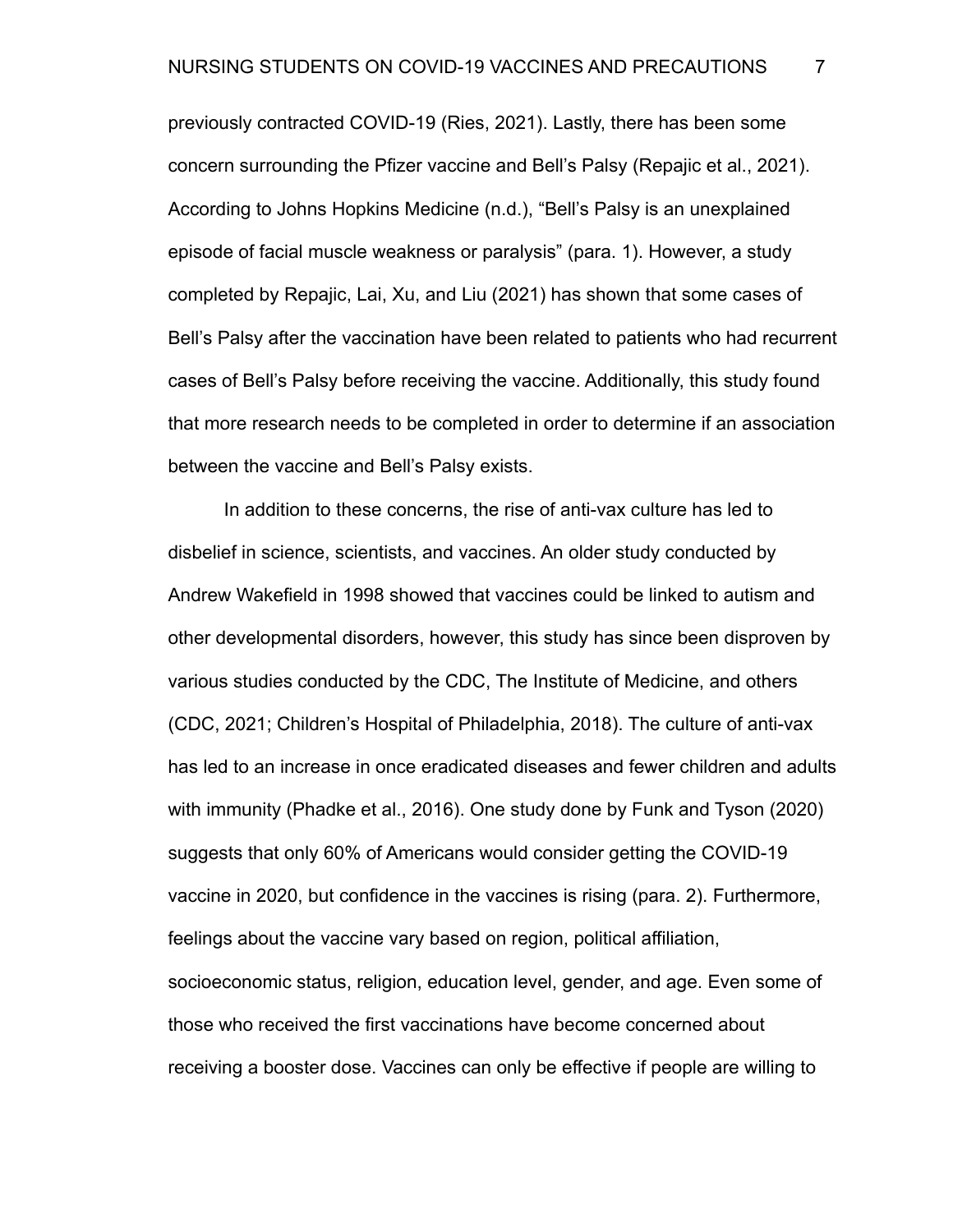get them; therefore, it is important that researchers consider factors that can help improve the intent of people to receive the vaccine. According to the Georgia Department of Public Health (2020), Georgia gave priority for receiving the vaccine to frontline workers and the elderly. Georgia released their vaccines and boosters in phases, and only people designated in each phase received the vaccine at a given time. Later on, the Georgia Department of Public Health had enough vaccines available for every resident in the state.

#### **Hypothesis**

For my research, I surveyed Georgia Southern University School of Nursing students enrolled in the Registered Nurse Bachelor of Science in Nursing (RN-BSN) program to better understand their thoughts and beliefs about COVID-19 vaccines. The survey was open from August 2021 to December 2021. I used Qualtrics to survey nursing students of any age, gender, or background. Questions in the survey included demographic information, students' intent and reasoning to receive or not receive a vaccine, vaccine preference, and basic knowledge about vaccines and COVID-19 precautions. I expected to find that the majority of nursing students have been vaccinated, specifically with the Moderna vaccine. Additionally, I expected that the majority of those who were not vaccinated would consider getting the vaccine and that most nursing students would be moderately educated about vaccines and basic COVID-19 knowledge, such as how to stop the spread of the illness.

## **Purpose and Significance**

SARS-CoV-2 is a relatively new virus that is plaguing our world. Little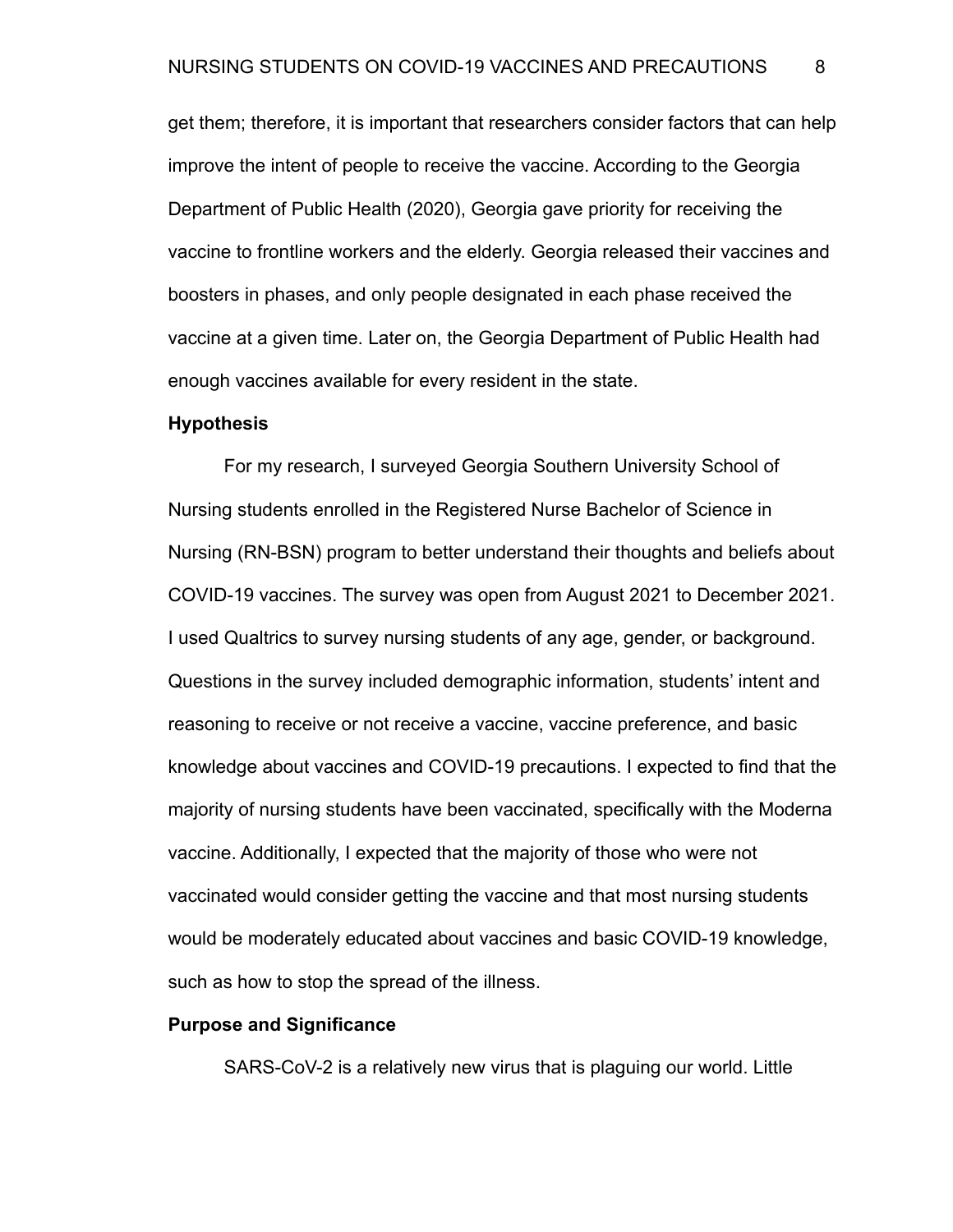research has been done about the coronavirus when compared with other diseases and even less has been done regarding the vaccine than previously established vaccines. I believe that my research will help shed some light on major concerns of nursing students when receiving the vaccine and ideas to combat these concerns. My hope is that my research will be helpful to other colleges and universities and that Georgia Southern University and its School of Nursing can use this information to better serve their undergraduate and graduate populations.

#### **Methods**

#### **Research Design**

A predominantly quantitative study was completed by asking participants to answer a series of survey questions (see Appendix A). Free response questions were optional, but available to those who had additional comments regarding the research, COVID-19 vaccines, or prevention techniques.

#### **Instrument Description**

Georgia Southern University undergraduate nursing students from both the Armstrong and Statesboro campuses were invited to complete the survey. Students must have been 18 years of age or older at the time of completion and currently enrolled in the Georgia Southern University School of Nursing Registered Nurse Bachelor of Science in Nursing (RN-BSN) program. The survey was distributed via QR codes around the School of Nursing and via the Undergraduate Nursing Folio page. Students were able to self-select via a convenience sampling to enter the research after receiving an informed consent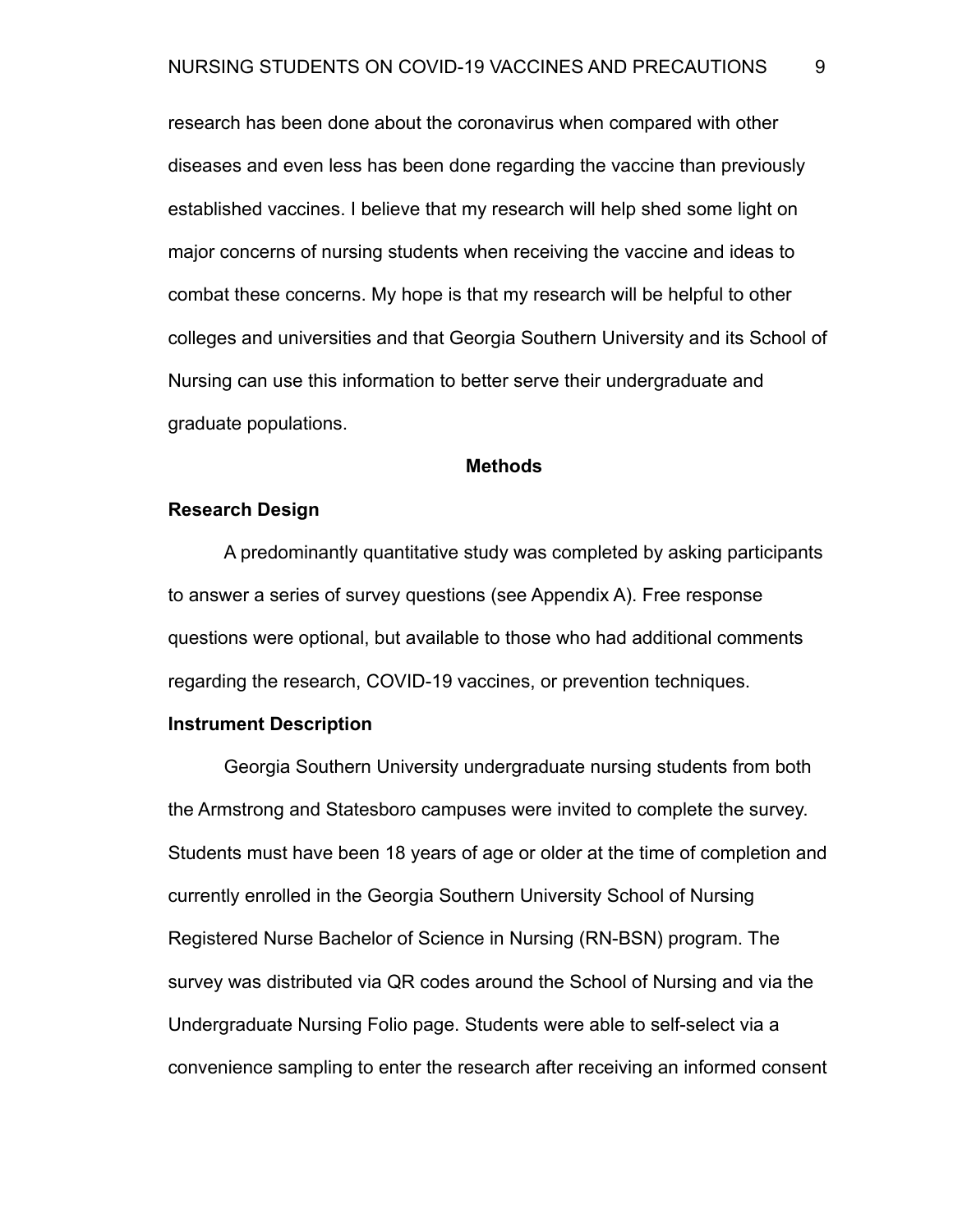that ensured privacy and had the respondent agree to the terms of the research. The survey should have taken approximately 15 minutes to complete thoroughly.

The first few questions asked for demographic information which included age, enrollment, and gender. These questions were formatted as multiple choice. The following questions asked about the student's vaccination status and if the student would be willing to receive a vaccine and if so, which one. These questions were presented in a quantitative multiple choice and select all that apply format. The next questions allowed students to select all that apply and regarded reasons for vaccine hesitancy and precautions used against COVID-19. Two other questions used a scale of 1-10 that regarded the severity of anxiety surrounding contracting or dying from COVID-19. Students were also asked about their previous exposures, quarantines, or illness from COVID-19 via multiple choice style questions. Some of which included an option for participants to choose 'Other' and allowed a free response explanation. Lastly, a qualitative free response question about additional concerns regarding the COVID-19 vaccines was included.

Students were instructed to answer the survey as truthfully and as completely as possible. The survey required that all multiple choice questions were answered before proceeding to the next section of the survey. This ensured that data was collected accurately and allowed for comparison between participants' responses. The free response question was not required and there were no limitations on what could or could not be included.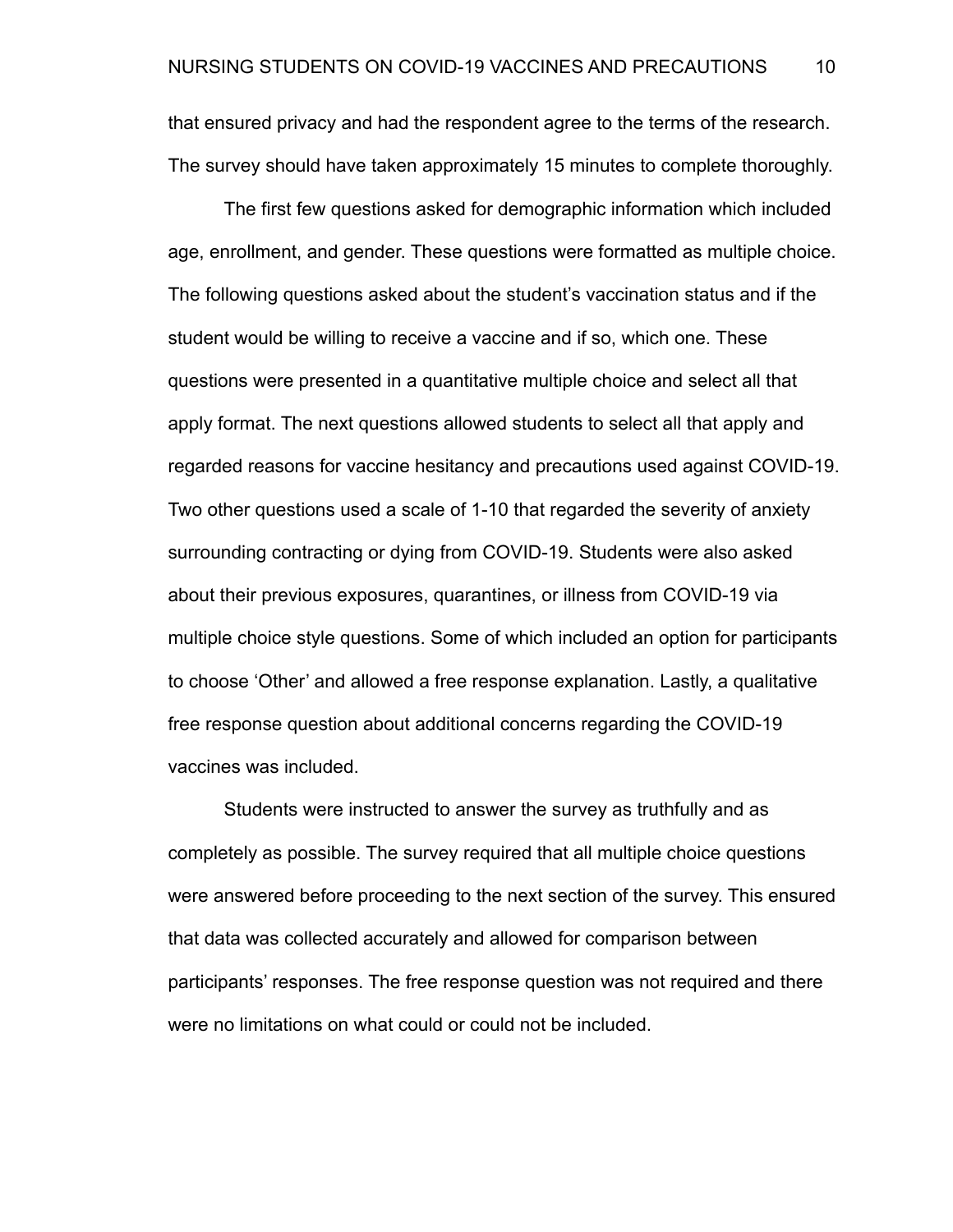## **Ethical Considerations**

In order to ensure that ethics were followed, this research was approved by the Institutional Review Board (IRB) under H21427 at Georgia Southern University before publication. The participants' rights were included in the informed consent and they were informed of their right to withdraw their consent at any time by exiting the survey. Assurance that the survey was completely voluntary and there would be no repercussions for not participating were also explained. Sensitive questions allowed a response of 'Prefer Not to Say' in order to allow participants to only answer questions in which they felt comfortable answering. Lastly, all collected data has been handled securely with only access to the primary researchers and stored within a secured system, Qualtrics.

#### **Data Analysis and Results**

The data was analyzed using the program Qualtrics, which provides charts and percentages of which response was selected most or least frequently, also known as descriptive statistics. Overall, 118 students started the survey; however, only 93 students fully completed the survey. The sample size and following data only reflect the 93 participants who fully completed the survey to allow for comparison of responses.

Most of the 93 participants (55.9%) were between the ages of 20-25 (see Table 1). Majority of the participants were also female (90.3%) and all (100%) were enrolled at Georgia Southern University in the RN-BSN program on either the Statesboro or Armstrong campus (see Table 1).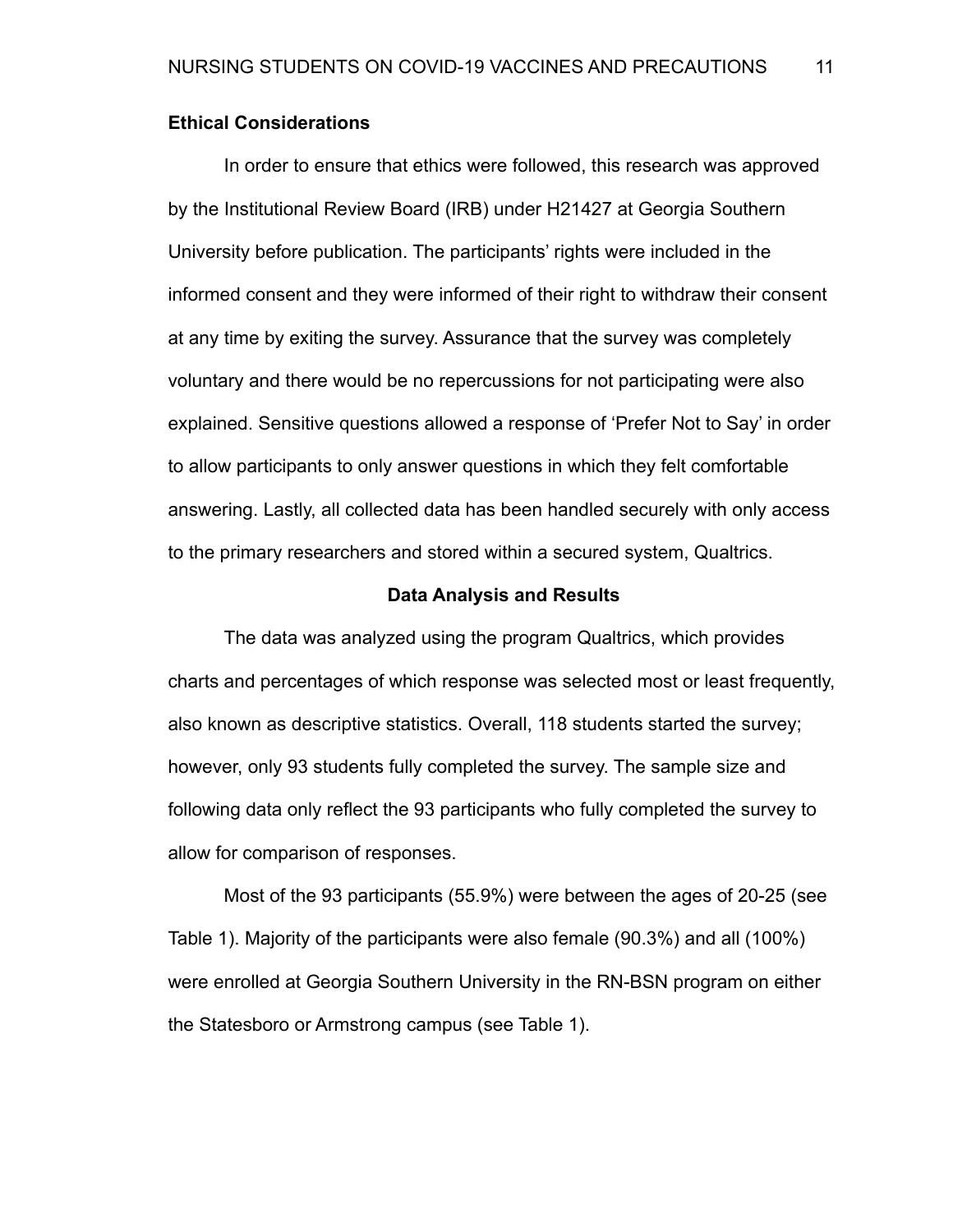| <b>Variable</b>        | <b>Reponse</b> | <b>Frequency</b><br>$(n=93)$ | <b>Percent</b><br>$\frac{0}{0}$ |
|------------------------|----------------|------------------------------|---------------------------------|
| <b>Participant Age</b> | $18-20$ years  | 29                           | 31.2                            |
|                        | $20-25$ years  | 52                           | 55.9                            |
|                        | $25-30$ years  | 4                            | 4.3                             |
|                        | 30+ years      | 8                            | 8.6                             |
| <b>Participant</b>     | Male           | 9                            | 9.7                             |
| <b>Gender</b>          | Female         | 84                           | 90.3                            |

*Demographic Information*

The data revealed that the majority (59.1%) of participants have had at least one COVID-19 vaccine with most (44.1%) of them being fully vaccinated (see Table 2). The majority of participants received the Moderna vaccine (41.9%), then Pfizer (15.1%), and Johnson and Johnson (2.2%). According to the data, nursing students would rather receive a Moderna vaccine (46.2%), than Pfizer (44.1%), and lastly Johnson and Johnson (9.7%) (see Table 2). Of those who are not vaccinated, the majority (29%) of nursing students state they would not be willing to get a COVID-19 vaccine (see Table 2).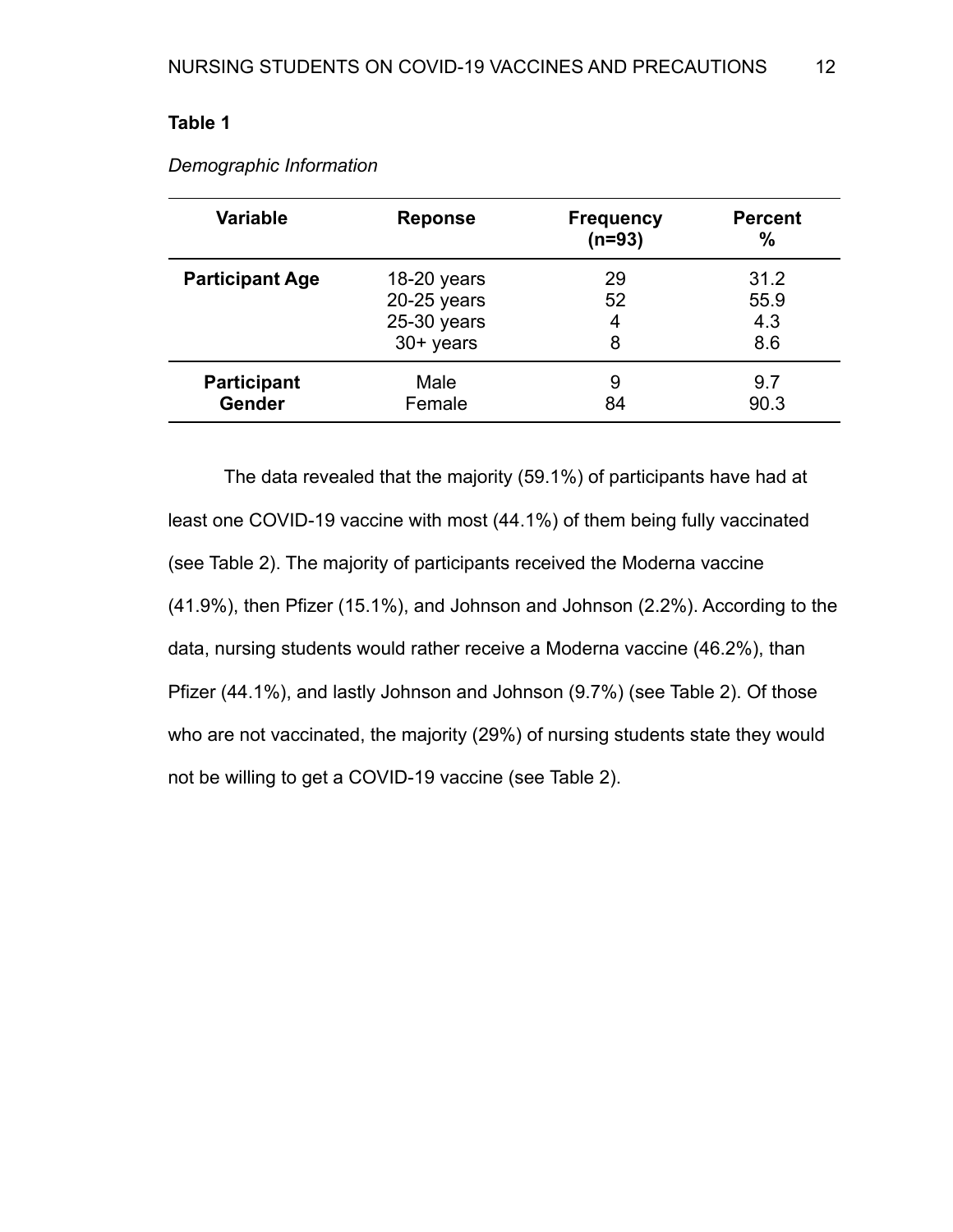*Vaccine Data*

| <b>Variable</b>                                               | <b>Reponse</b>                                                             | <b>Frequency</b><br>$(n=93)$ | <b>Percent</b><br>%         |
|---------------------------------------------------------------|----------------------------------------------------------------------------|------------------------------|-----------------------------|
| Had a COVID-19                                                | Yes                                                                        | 55                           | 59.1                        |
| <b>Vaccine</b>                                                | <b>No</b>                                                                  | 38                           | 40.8                        |
| <b>Fully Vaccinated</b>                                       | <b>Yes</b>                                                                 | 52                           | 55.9                        |
|                                                               | No.                                                                        | 41                           | 44.1                        |
| <b>Vaccines Received</b>                                      | Moderna                                                                    | 39                           | 41.9                        |
|                                                               | Pfizer                                                                     | 14                           | 15.1                        |
|                                                               | Johnson and Johnson                                                        | 2                            | 2.2                         |
|                                                               | <b>Not Vaccinated</b>                                                      | 38                           | 40.9                        |
| <b>Vaccine</b>                                                | Moderna                                                                    | 43                           | 46.2                        |
| <b>Preference</b>                                             | Pfizer                                                                     | 41                           | 44.1                        |
| (Ranked #1)                                                   | Johnson and Johnson                                                        | 9                            | 9.7                         |
| <b>Would consider</b><br>getting a<br><b>COVID-19 Vaccine</b> | Yes<br><b>No</b><br><b>Fully Vaccinated</b><br><b>Partially Vaccinated</b> | 12<br>27<br>50<br>4          | 12.9<br>29.0<br>53.8<br>4.3 |

In order to determine the students' understanding of the COVID-19 pandemic, questions were asked to assess their knowledge of precautions, regulations, and their previous experiences with the novel coronavirus. The majority of nursing students (53.4%) stated they are somewhat knowledgeable regarding CDC or WHO guidelines (see Table 3). The majority of participants (59.1%) work in a healthcare facility or high risk job (see Table 3). Of the 93 participants, only a small portion (14%) had pre-existing conditions (see Table 3). Most (61.3%) say they have been exposed to COVID-19 one to two times since the pandemic started, but a smaller portion (43%) have contracted the coronavirus themselves (see Table 3). However, the majority (37.6%) of students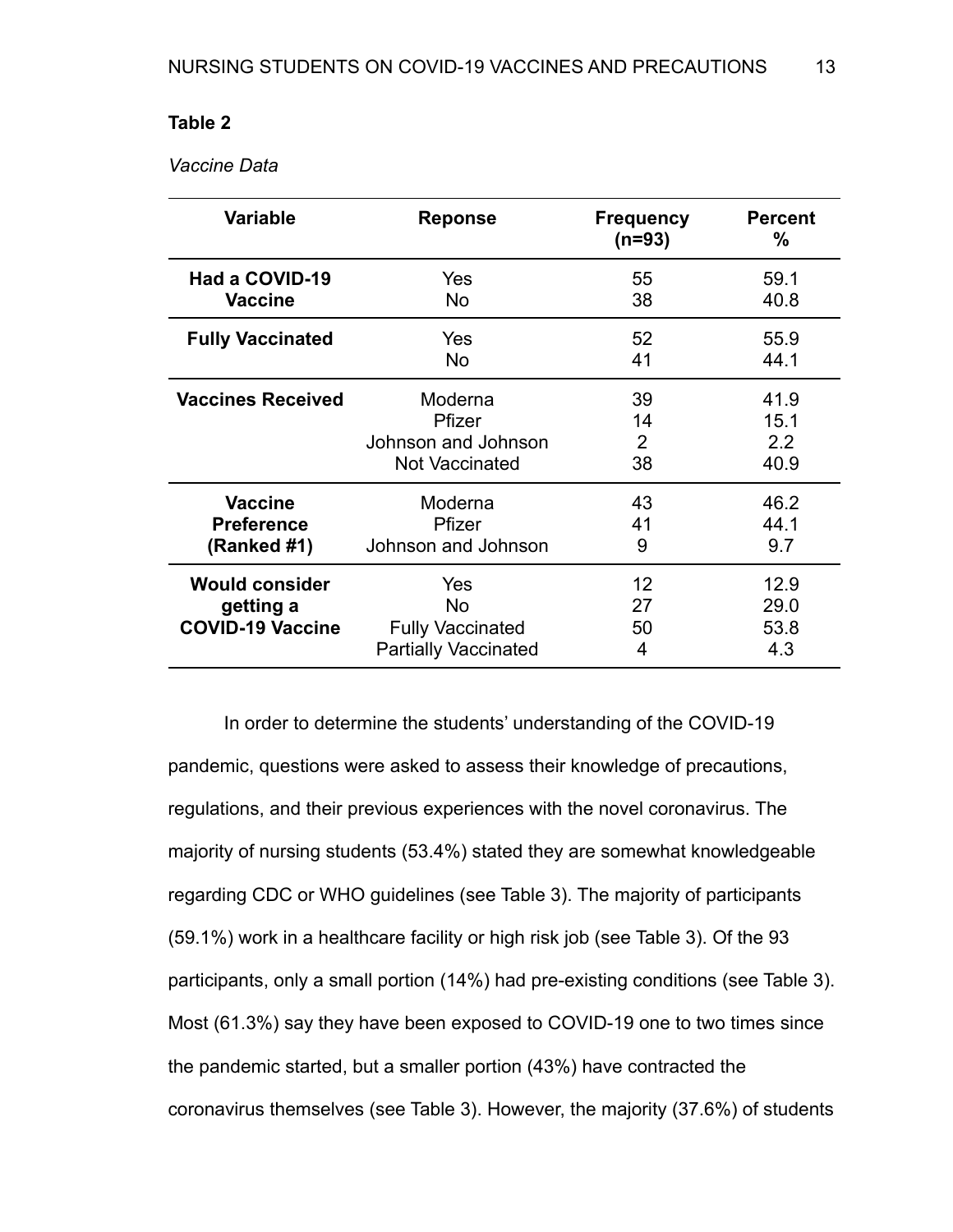have known more than 10 people who have contracted the virus (see Table 3).

# **Table 3**

*COVID-19 Precautions and Social Determinants*

| <b>Variable</b>                                        | <b>Reponse</b>                             | <b>Frequency</b><br>$(n=93)$ | <b>Percent</b><br>% |
|--------------------------------------------------------|--------------------------------------------|------------------------------|---------------------|
| Informed on<br><b>CDC and WHO</b><br><b>Guidelines</b> | Knowledgeable<br>Somewhat<br>Knowledgeable | 43<br>50                     | 46.2<br>53.4        |
|                                                        | <b>Not</b><br>Knowledgeable                | $\overline{0}$               | 0.0                 |
| Work in a                                              | Yes                                        | 55                           | 59.1                |
| <b>Healthcare or</b><br><b>High Risk Job</b>           | <b>No</b><br>Prefer Not to Say             | 35<br>3                      | 37.6<br>3.2         |
| <b>Pre-Existing</b>                                    | Yes                                        | 13                           | 14.0                |
| <b>Conditions</b>                                      | <b>No</b>                                  | 79                           | 84.9                |
|                                                        | Prefer Not to Say                          | 1                            | 1.1                 |
| <b>Times exposed</b>                                   | <b>Never</b>                               | 19                           | 20.4                |
| to COVID-19 or                                         | 1-2 times                                  | 57                           | 61.3                |
| quarantined                                            | 3-5 times                                  | 12                           | 12.9                |
|                                                        | 5 or more                                  | 5                            | 5.4                 |
| <b>Had COVID-19</b>                                    | Yes                                        | 40                           | 43.0                |
|                                                        | <b>No</b>                                  | 53                           | 57.0                |
|                                                        | Prefer Not to Say                          | 0                            | 0.0                 |
| People you                                             | None                                       | 1                            | 1.1                 |
| know that have                                         | $1 - 4$                                    | 30                           | 32.3                |
| contracted                                             | $5 - 10$                                   | 27                           | 29.0                |
| COVID-19                                               | 10 or more                                 | 35                           | 37.6                |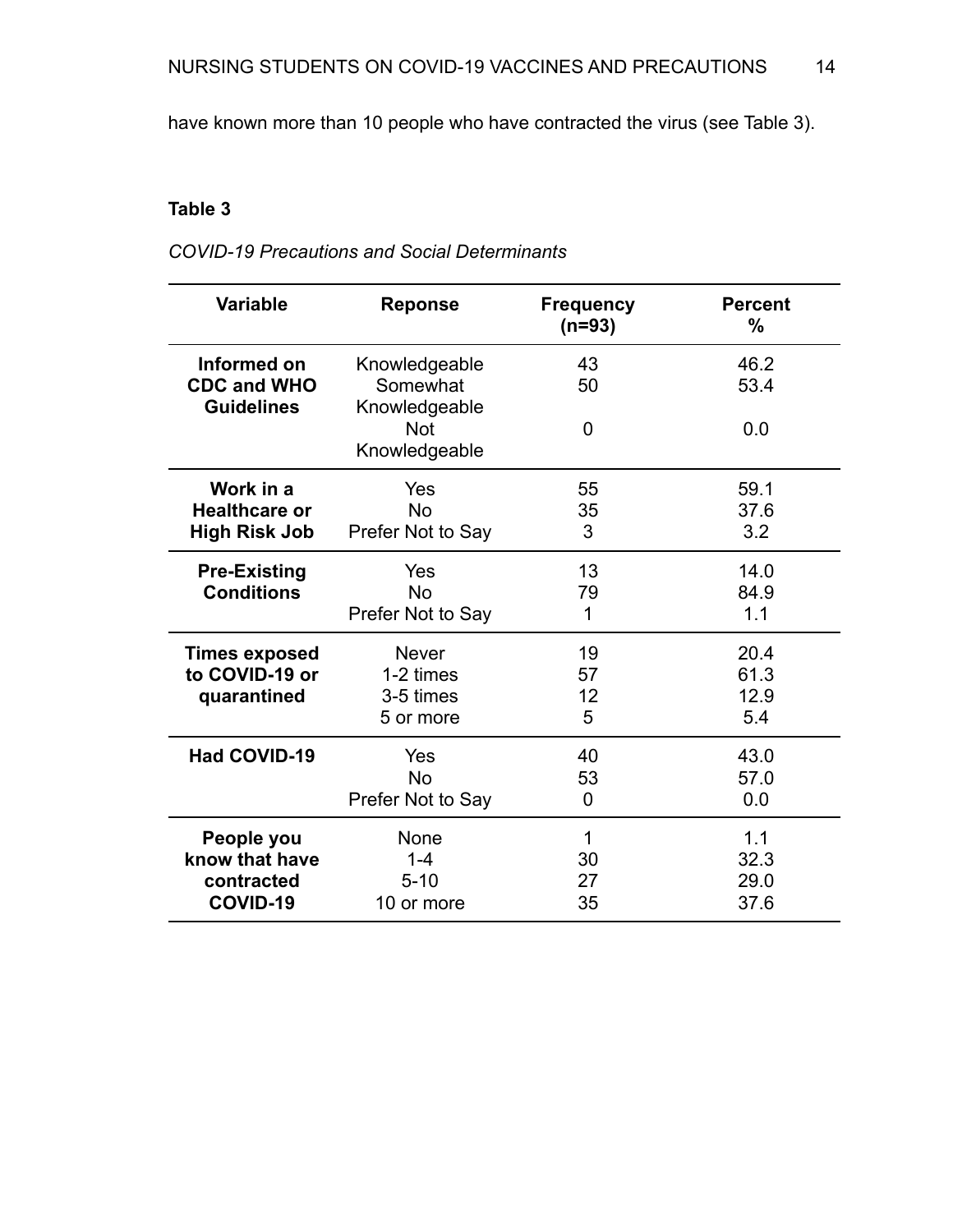In order to understand why some students are hesitant to receive the COVID-19 vaccines, a select all that apply and free response question was used. Most students (65.6%) are concerned about the long term effects of the vaccines (see Table 4). The 'Other' option allowed students to type additional concerns they may have about the vaccines. Some of these responses included: "Risk outweighs benefits for me," "I have very bad allergies so my doctor told me not to get it," "risk vs benefit," "The fact that it is pushed so hard. It's "my body my choice" when it comes to abortions but not with vaccines?," and "All vaccines are still under emergency use approval and have not been fully FDA approved."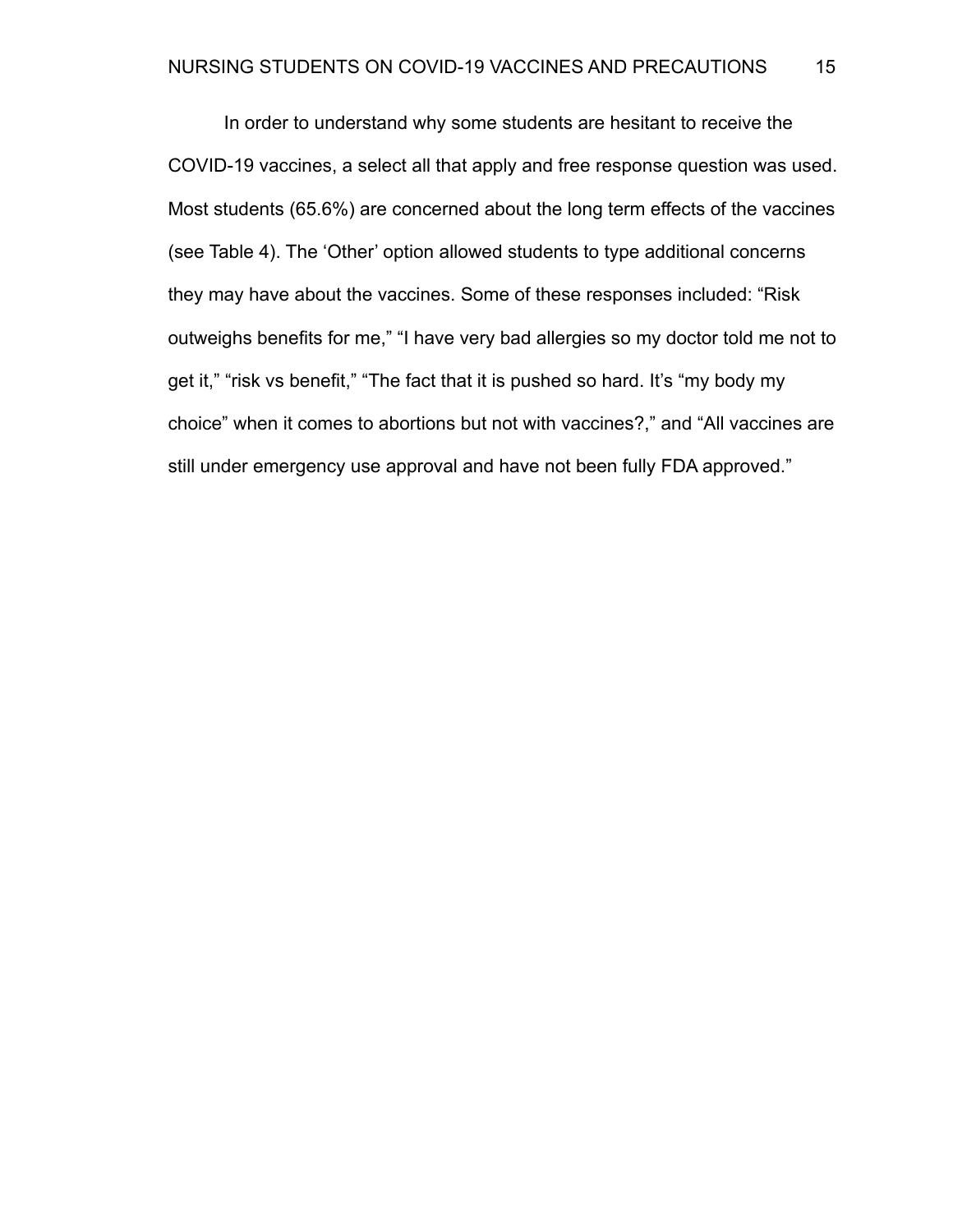| <b>Reponse (Select all</b><br>that apply)                   | <b>Frequency</b><br>$(n=93)$ | <b>Percent</b><br>% |
|-------------------------------------------------------------|------------------------------|---------------------|
| I have no concerns                                          | 18                           | 19.4                |
| <b>Speed of production</b>                                  | 28                           | 30.1                |
| Long term effects                                           | 61                           | 65.6                |
| <b>Government or</b><br>political reasons                   | 18                           | 19.4                |
| <b>Infertility</b>                                          | 44                           | 47.3                |
| <b>Diagnosis of COVID-19</b><br>within the past 3<br>months | 4                            | 4.3                 |
| <b>Religious reasons</b>                                    | $\overline{7}$               | 7.5                 |
| Vaccine efficacy                                            | 39                           | 41.9                |
| <b>Health condition</b>                                     | 11                           | 11.8                |
| Other - please type                                         | 9                            | 9.7                 |

*Concerns Regarding the Vaccines*

To better understand how the COVID-19 pandemic has impacted nursing students and their lives, a scale question was posed to understand how concerned about contracting COVID-19 the students were. It was found that the majority (35.5%) of students rated their concerns at a 5/10 and state that they follow all CDC precautions, but still perform their daily routines (see Table 5). One respondent (1.1%) ranked their concern at a 10/10 meaning their daily function is significantly impaired (see Table 5).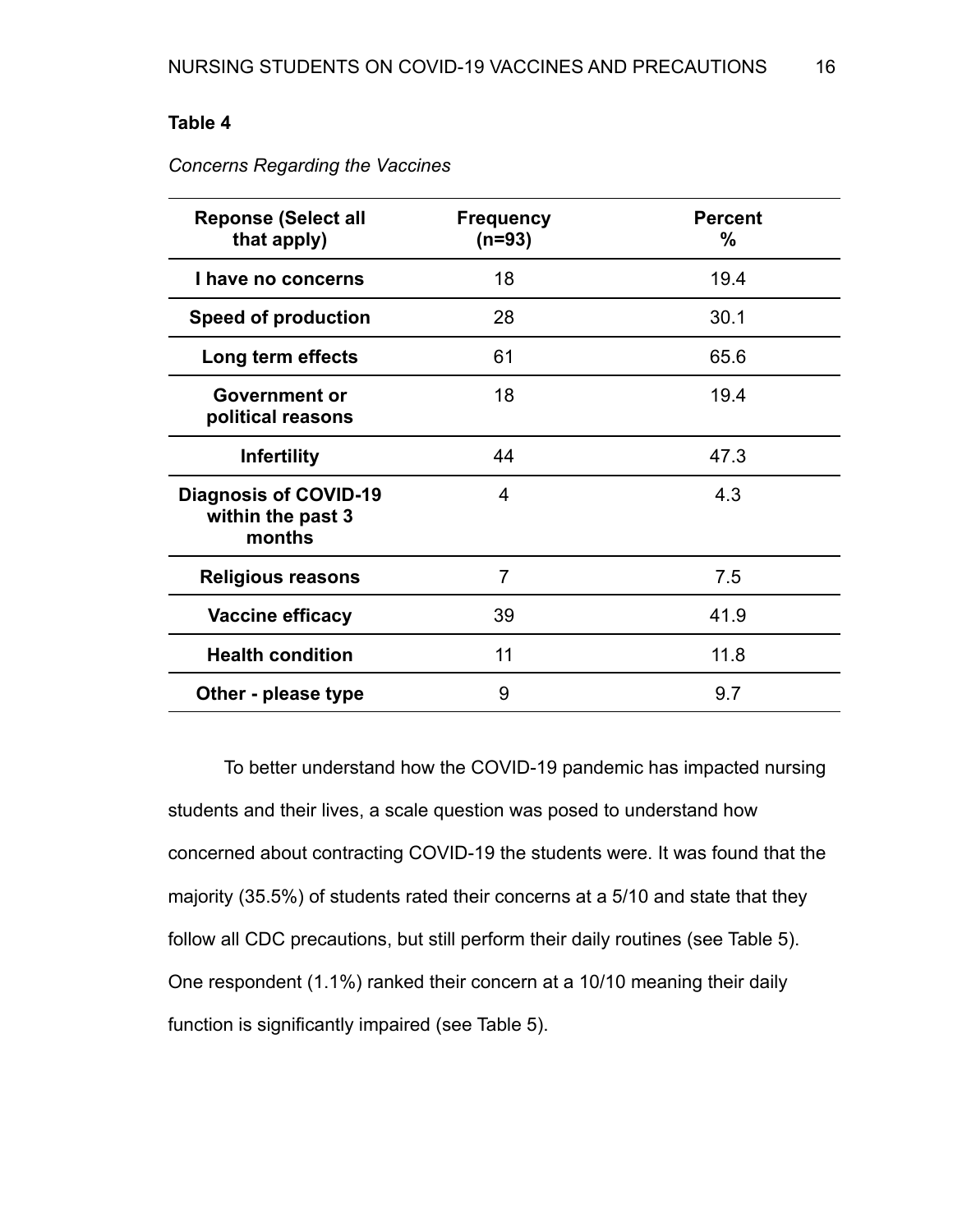## *Concern About COVID-19*

| <b>Reponse</b>                                                              | <b>Frequency</b><br>$(n=93)$ | <b>Percent</b><br>$\%$ |
|-----------------------------------------------------------------------------|------------------------------|------------------------|
| 1 - I live life exactly like<br>before the COVID-19<br>pandemic             | 17                           | 18.3                   |
| $\mathbf{2}$                                                                | $\overline{7}$               | 7.5                    |
| 3                                                                           | 12                           | 12.9                   |
| 4                                                                           | 14                           | 15.1                   |
| 5 - I follow all CDC<br>precautions, but still<br>perform my daily routines | 33                           | 35.5                   |
| 6                                                                           | 4                            | 4.3                    |
| $\overline{7}$                                                              | 4                            | 4.3                    |
| 8                                                                           | 0                            | 0.0                    |
| 9                                                                           | 1                            | 1.1                    |
| 10 - My daily function is<br>significantly impaired                         | 1                            | 1.1                    |

The survey included a question asking students what COVID-19 precautions they use regularly to protect themselves from contracting the virus. This question was presented as a select all that apply and allowed students to choose as many options as they needed. It was found that frequent handwashing (80.6%) and hand sanitizing (79.6%) are the most commonly used precautions (see Table 6).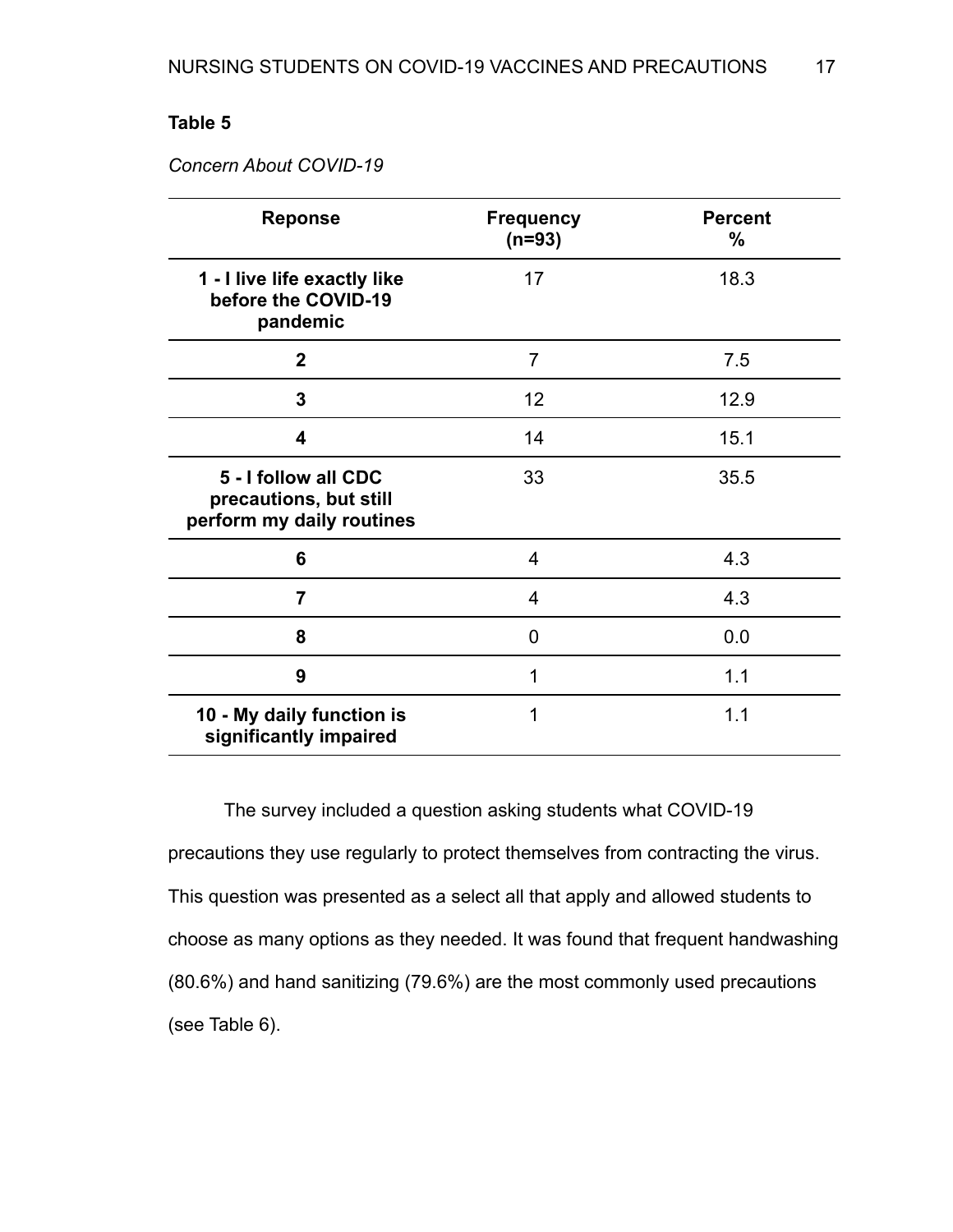| <b>Reponse (Select all</b><br>that apply) | <b>Frequency</b><br>$(n=93)$ | <b>Percent</b><br>$\%$ |
|-------------------------------------------|------------------------------|------------------------|
| Gown                                      | 0                            | 0.0                    |
| <b>Gloves</b>                             | 2                            | 2.2                    |
| <b>Mask</b>                               | 56                           | 60.2                   |
| <b>Face shield</b>                        | 0                            | 0.0                    |
| <b>Frequent hand</b><br>washing           | 75                           | 80.6                   |
| <b>Frequent hand</b><br>sanitizing        | 74                           | 79.6                   |
| <b>Social distancing</b>                  | 25                           | 26.9                   |
| Avoid gatherings of 10<br>or more people  | 16                           | 17.2                   |
| <b>Vaccination</b>                        | 52                           | 55.9                   |
| <b>Quarantining if</b><br>exposed         | 47                           | 50.5                   |
| Other - please type                       | $\overline{7}$               | 7.5                    |

*Regularly Used COVID-19 Precautions*

To understand if or how concerned students are about death from COVID-19, the survey included a scale question. The data found that the majority (32.3%) of students rated their concern of death from COVID-19 at a 1/10 and were "not at all worried" about dying from the virus (see Table 7). One respondent rated their concern as a 10/10 in that they are deathly afraid of dying from COVID-19 (see Table 7).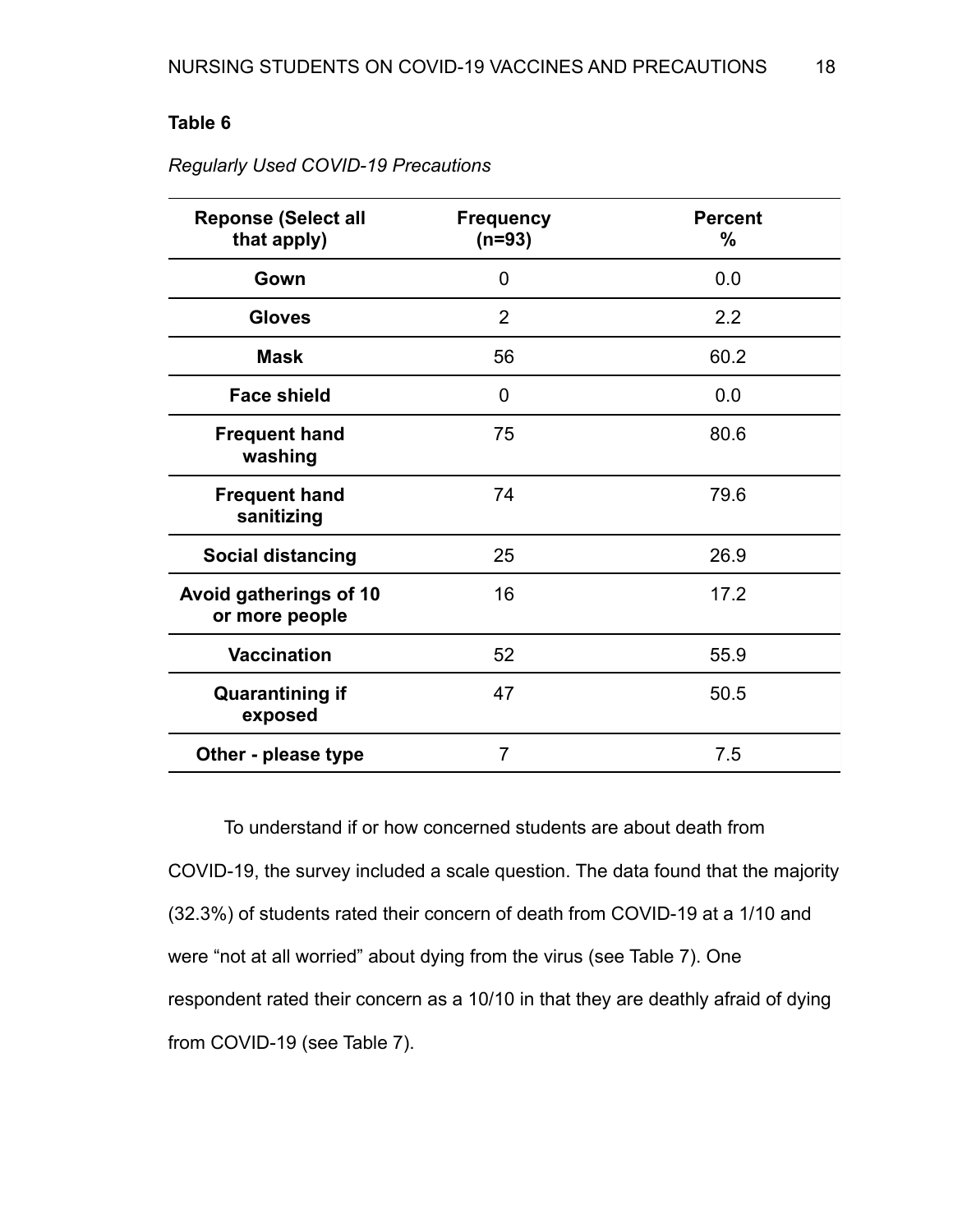| <b>Reponse</b>         | <b>Frequency</b><br>$(n=93)$ | <b>Percent</b><br>$\%$ |
|------------------------|------------------------------|------------------------|
| 1 - not at all worried | 30                           | 32.3                   |
| $\mathbf{2}$           | 16                           | 17.2                   |
| 3                      | 13                           | 14                     |
| 4                      | 11                           | 11.8                   |
| 5 - mildly afraid      | 12                           | 12.9                   |
| 6                      | $\overline{4}$               | 4.3                    |
| 7                      | 5                            | 5.4                    |
| 8                      | 0                            | 0                      |
| 9                      | 1                            | 1.1                    |
| 10 - deathly afraid    | 1                            | 1.1                    |

*Concern about Death from COVID-19*

A qualitative free response question was asked at the very end of the survey if participants had any other comments or concerns regarding the vaccines. Many students voiced concern that even after getting the vaccine they had contracted COVID-19 or that people they knew had contracted the virus. Some of the comments made were "I was fully vaccinated, but I was a breakthrough case. I knew the vaccine was not 100% at preventing infection when I got it, but I do believe it still did it's job. I had a very mild case" or "You can still get covid with the vaccine. I know several people that have gotten it even with the vaccine. Though it is FDA authorized it is not FDA approved. It is an experimental vaccine which is another reason why I'm reluctant." Another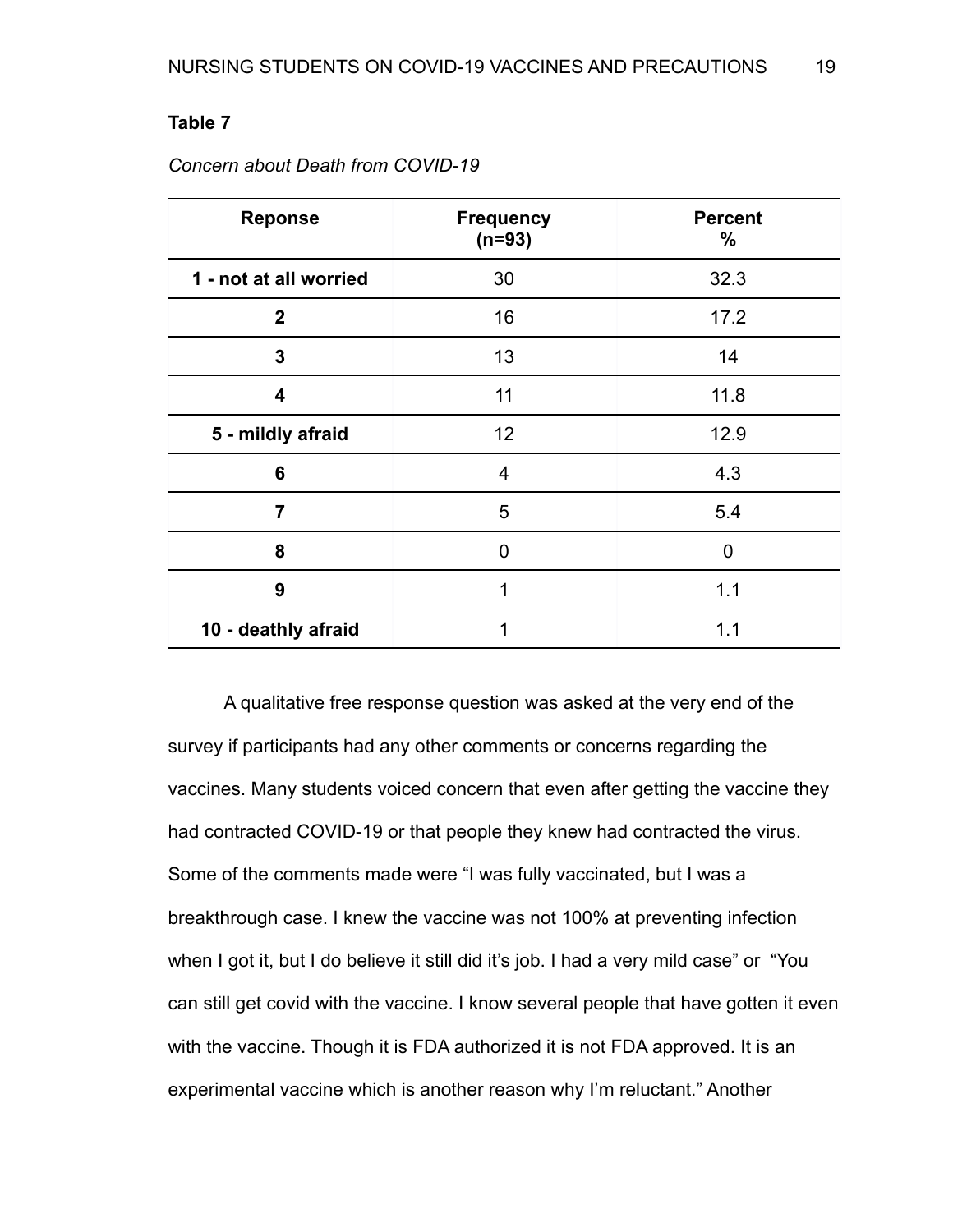common concern surrounding the vaccines were that they should not be mandated and that students should have medical freedom to decide on their own whether to get the vaccine. Some examples of these comments were "I'm not against the vaccine if someone wants it. I am against mandating it for everyone. I should be able to weigh risk vs benefit for myself and make an informed decision without coercion or shaming" or "I believe everyone should have medical freedom and have a choice if they do not want the vaccine because that is their right."

#### **Discussion and Implications**

After reviewing the collected data, it was apparent that preferences of the COVID-19 vaccines used to prevent COVID-19 are slightly different based on age and gender. It appears that female nursing students are more likely to be vaccinated or consider getting the vaccine than male nursing students. The same is true for nursing students that are younger than the age of thirty years old; they are more likely to be vaccinated or consider being vaccinated. In addition, there appears to be correlation between pre-existing conditions and working in a high risk or healthcare related field. Those who meet these two criteria, appeared to be more likely to be vaccinated. This is most likely due to their increased risk of contracting the virus. Vaccination appears to be less common in those who have previously had COVID-19. This could be due to the fact that those who have contracted the virus survived, did not have a severe case, or because the recommended time from infection to vaccination has not passed. However, it could also be due to the fact that those who are unvaccinated are more likely to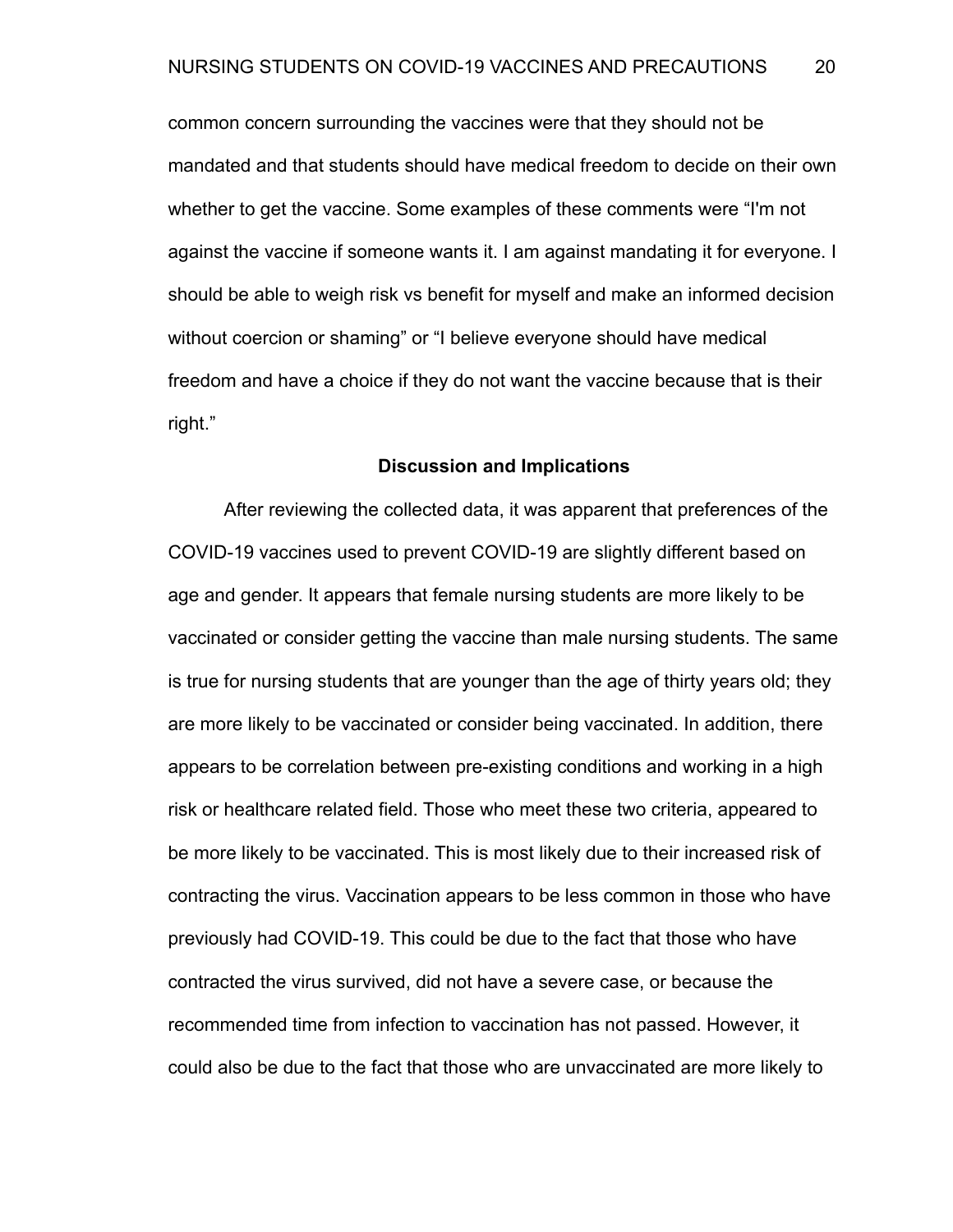contract COVID-19. The data also shows that the majority of nursing students use some type of protection to prevent COVID-19 infection.

Using the collected data, it appears that part of the hypothesis proposed is correct. The majority of nursing students are vaccinated, however, the majority of those who are not vaccinated would not consider getting a COVID-19 vaccine. In addition, the data revealed that the majority of students prefer the Moderna vaccine compared to the Pfizer or Johnson and Johnson vaccine. The hypothesis that nursing students are well educated on how to stop the spread of COVID-19 was proven. This was evident by the data collected on the precautions that participants stated they use to protect themselves from COVID-19 and their selected knowledge level on CDC and WHO recommendations. Students stated that they most frequently used appropriate hand hygiene, hand sanitizing, mask wearing, and vaccination.

The results of the collected data implies that it is imperative that nursing students remain educated on how to prevent the spread of COVID-19 and continue to monitor the trends in disease transmission. Education regarding the benefits and risks of the vaccines as well as their effectiveness should be shared with all nursing students. Nursing students should be allowed to ask questions in a non-judgmental environment and voice their concerns not only to their program, but also in the facilities in which they complete clinical or are employed regarding the vaccines. It is a well known fact among the nursing profession that nurses and nursing students must care for themselves and remain healthy in order to best care for their patients.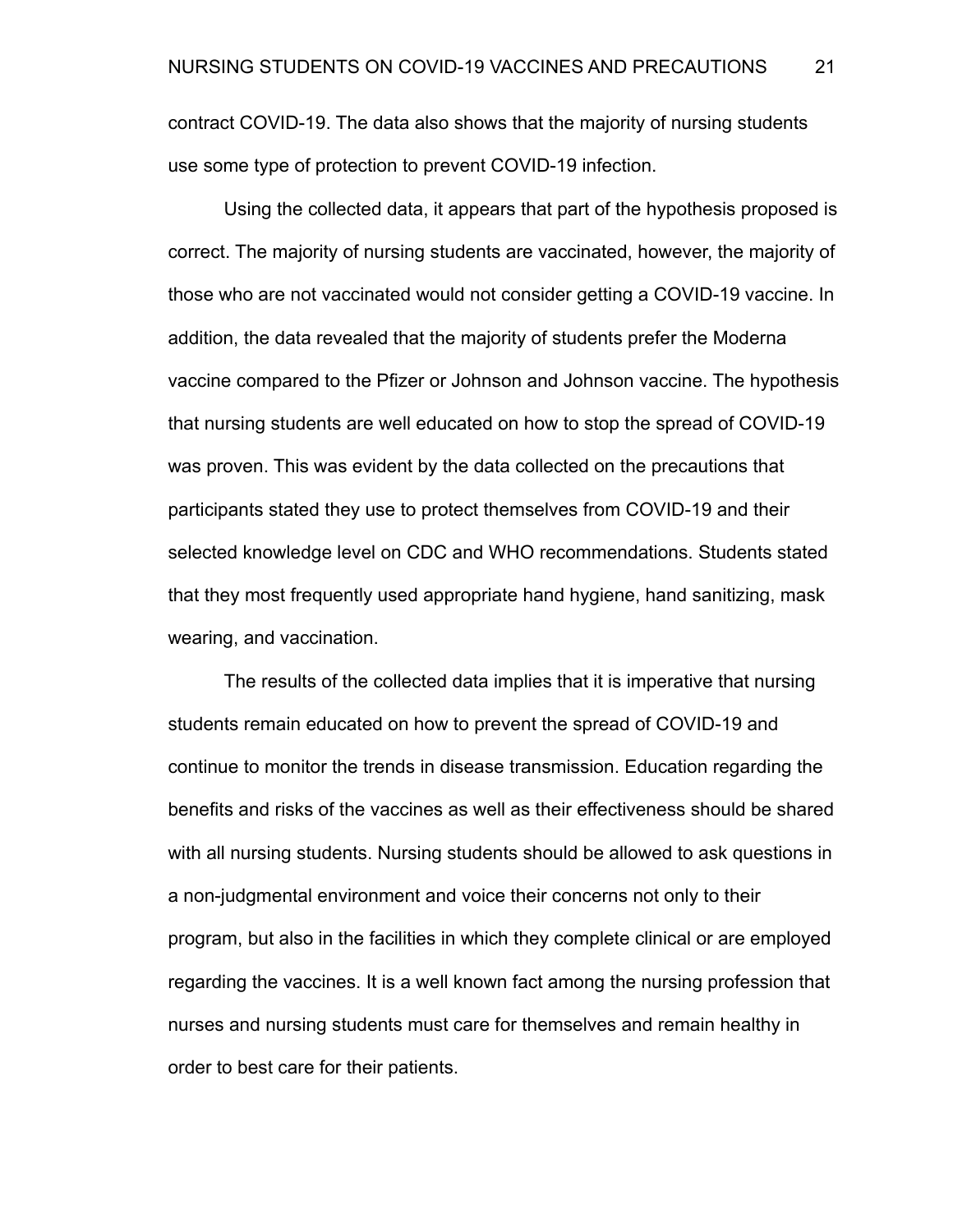### **Strengths and Limitations**

There are many strengths to this research, however, there are limitations as well. Understanding how both of these impact the research and its results is necessary. The strengths of this research is that it was collected with a survey with qualitative options which allowed students to give their ideas, opinions, and concerns in their own words, therefore, they were not limited to just what was on the survey. Another strength of this study is that it was anonymous, therefore, nursing students were able to share their opinions without fear of retribution or judgment.

One of the limitations is that Qualtrics records all participant responses including those who do not complete the survey. Overall, 118 students started the survey, however, only 93 students completed the survey, therefore, the presented data is based solely on the 93 participants that fully completed the survey. Due to the predominance of female students enrolled in Georgia Southern University's School of Nursing and the majority of the participants being within the age range of 18-25 years old, there is limited data available to correlate vaccine preferences in nursing students based on age and gender. There is also limited ability to correlate vaccine preference as Georgia Southern University Health Services only had the Moderna vaccine available at the beginning of vaccine administration. Another limitation to this study is that it was a convenience sampling, therefore, it is likely that the responses we received were from participants who had strong positive or negative feelings towards the vaccines. Lastly, the largest limitation is that COVID-19 is still a current pandemic that is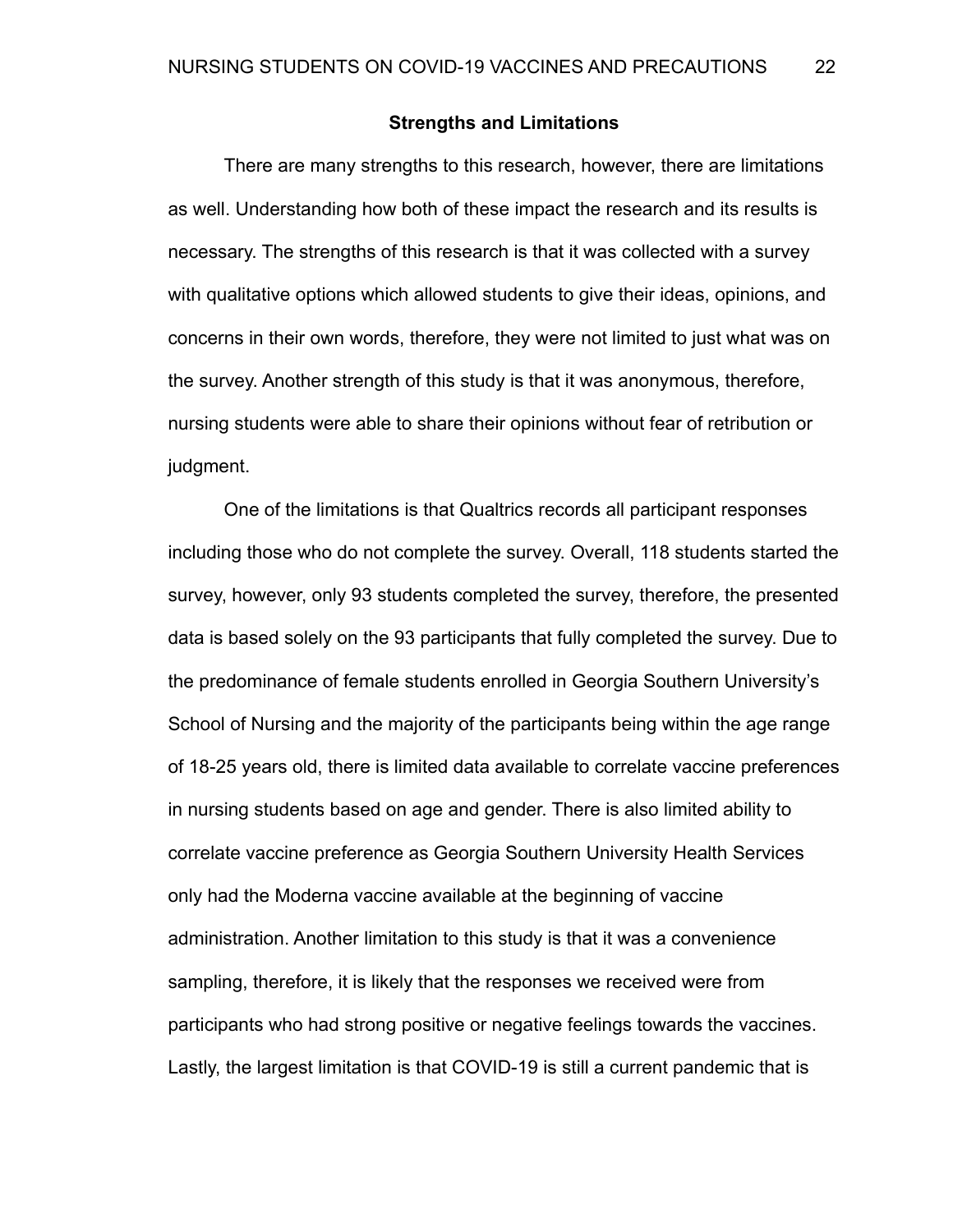impacting the world around us, therefore, as new variants, boosters, research results, and data are produced opinions and intent surrounding the vaccines continue to evolve.

#### **Recommendations for Future Study**

For future studies, data should be collected from students in multiple nursing programs in other areas. In addition, a larger sample size would be beneficial to ensure that results are representative of the total student nursing population. Due to the concerns by students surrounding the COVID-19 vaccines, it is evident that further research regarding the benefits and risk of the COVID-19 vaccines is necessary. Additionally, research regarding the impacts of not only nursing students, but nurses receiving or not receiving the vaccine would be beneficial in determining the importance of vaccination in stopping the spread of COVID-19.

#### **Conclusion**

Overall, the data prove that the majority of nursing students at Georgia Southern University are vaccinated, however, it can also be concluded that there are many concerns surrounding the long term effects such as infertility, speed of production of the COVID-19 vaccines, and vaccine mandates. Data suggest that after more time and research students will be more likely to get vaccinated. In the meantime, following CDC and WHO recommendations remains important for nursing students, healthcare professionals, and patients to follow proper protocols such as wearing masks, frequent hand washing, and social distancing. Nurses continue to remain at the forefront of the pandemic and following the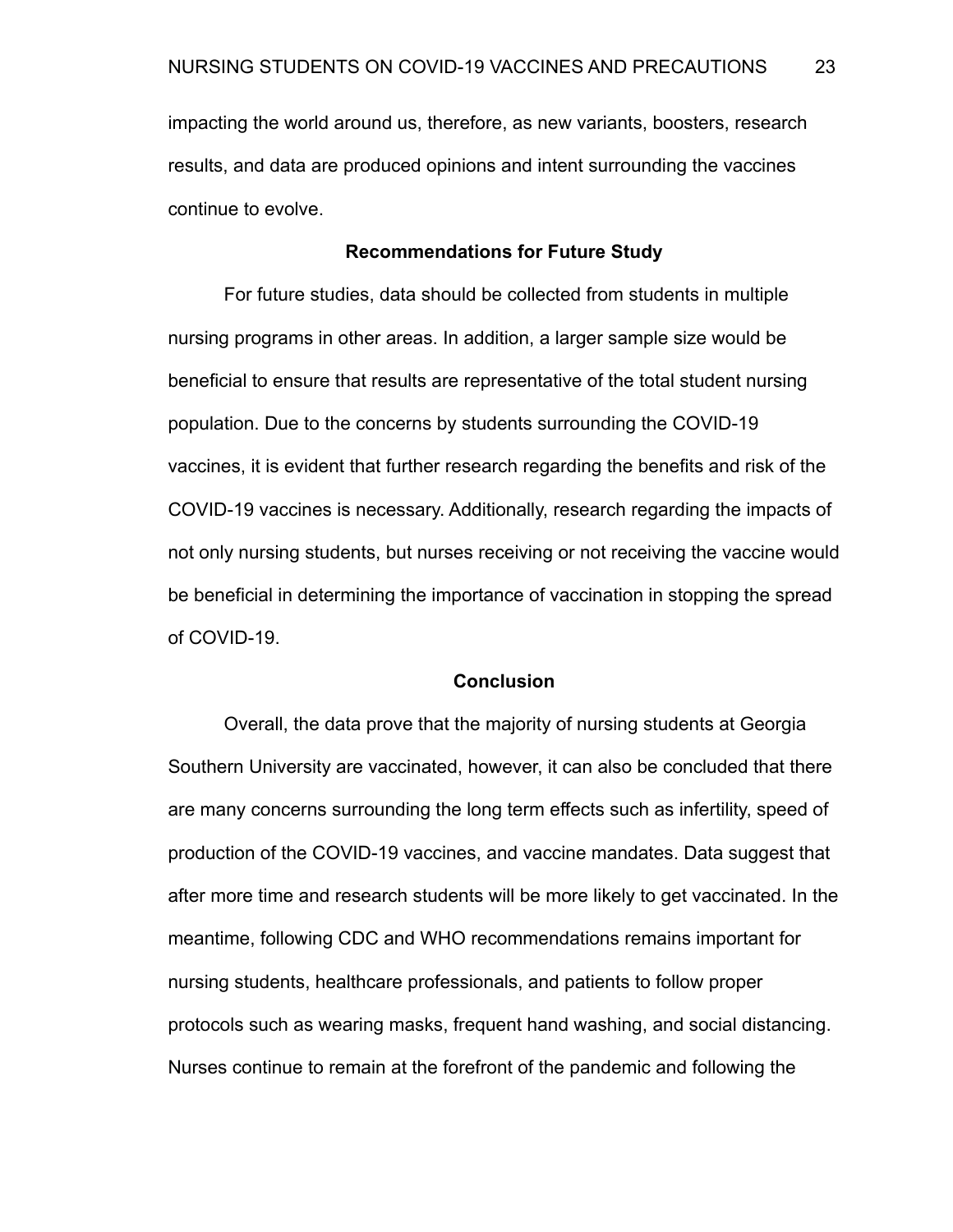newest evidence based practice remains of utmost importance. The topic of the COVID-19 pandemic and the recent vaccines will continue to remain a top priority for researchers to gain more information regarding the implications and preferences of nursing students surrounding COVID-19 vaccines and precautions.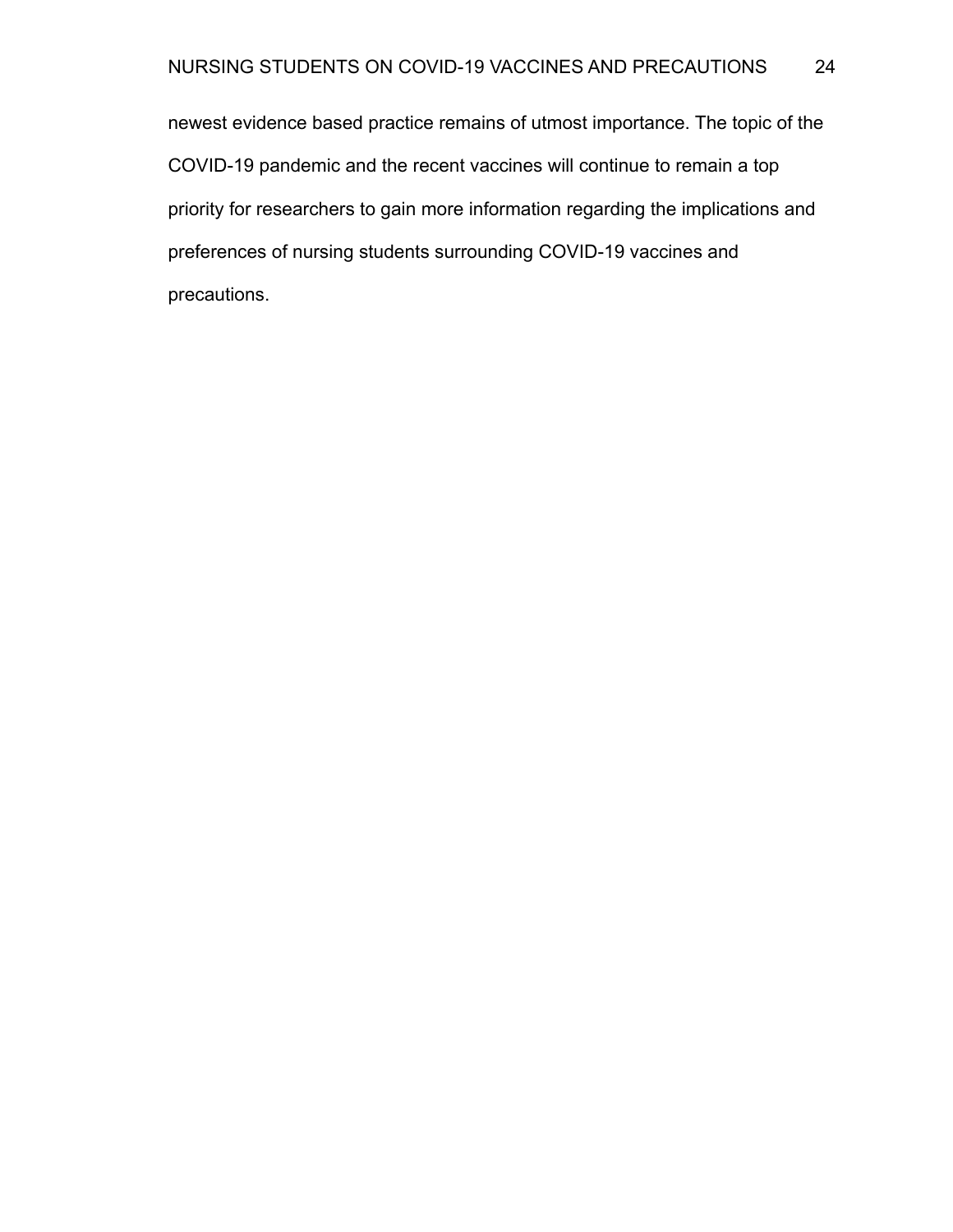## **References**

Bennett, J., Minkin, R., & Parker, K. (2020). *Economic fallout from COVID-19 continues to hit lower-income Americans the hardest.* Pew Research Center.

https://www.pewresearch.org/social-trends/2020/09/24/economic-fallout-fr

om-covid-19-continues-to-hit-lower-income-americans-the-hardest/

Centers for Disease Control and Prevention. (2021). *Autism and vaccines*.

https://www.cdc.gov/vaccinesafety/concerns/autism.html

Centers for Disease Control and Prevention. (2022a). *CDC museum COVID-19 timeline.* https://www.cdc.gov/museum/timeline/covid19.html

Centers for Disease Control and Prevention. (2022b). *Different COVID-19 vaccines*.

https://www.cdc.gov/coronavirus/2019-ncov/vaccines/different-vaccines.ht ml

Cleveland Clinic. (2021). *Don't be alarmed by this COVID-19 vaccine side effect that could be confused with breast cancer*.

https://health.clevelandclinic.org/dont-be-alarmed-by-this-covid-19-vaccine -side-effect-that-could-be-confused-with-breast-cancer/.

Elflein, J. (2022). *Coronavirus deaths worldwide by country*. Statista. https://www.statista.com/statistics/1093256/novel-coronavirus-2019ncov-d eaths-worldwide-by-country/.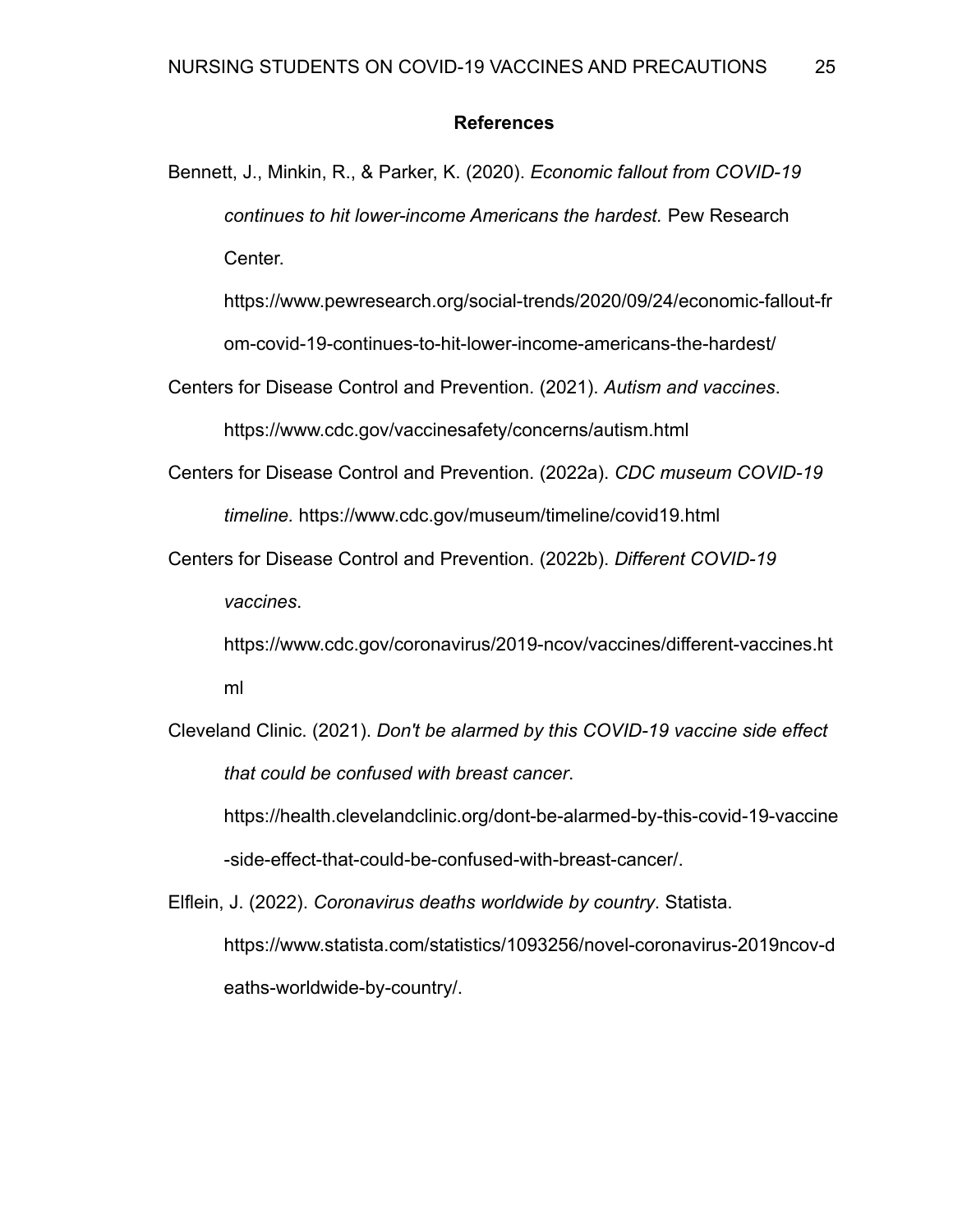Food and Drug Administration. (2021). *FDA and CDC lift recommended pause on Johnson & Johnson (Janssen) COVID-19 vaccine use following thorough safety review.*

https://www.fda.gov/news-events/press-announcements/fda-and-cdc-lift-r ecommended-pause-johnson-johnson-janssen-covid-19-vaccine-use-follo wing-thorough

Funk, C., & Tyson, A. (2020). *Intent to get a COVID-19 vaccine rises to 60% as confidence in research and development process increases*. Pew Research Center.

https://www.pewresearch.org/science/2020/12/03/intent-to-get-a-covid-19 vaccine-rises-to-60-as-confidence-in-research-and-development-process-i ncreases/.

Georgia Department of Public Health. (2020). *First doses of COVID vaccine arrive in Georgia.*

https://dph.georgia.gov/press-releases/2020-12-14/first-doses-covid-vacci ne-arrive-georgia

Harcourt, J., Tamin, A., Lu, X., Kamili, S., Sakthivel, S. K., Murray, J., & Thornburg, N. J. (2020). Severe acute respiratory syndrome coronavirus 2 from patient with coronavirus disease, United States. *Emerging Infectious Diseases*, *26*(6), 1266-1273. https://dx.doi.org/10.3201/eid2606.200516 Johns Hopkins Medicine. (n.d.). *Bell's palsy.*

https://www.hopkinsmedicine.org/health/conditions-and-diseases/bells-pal sy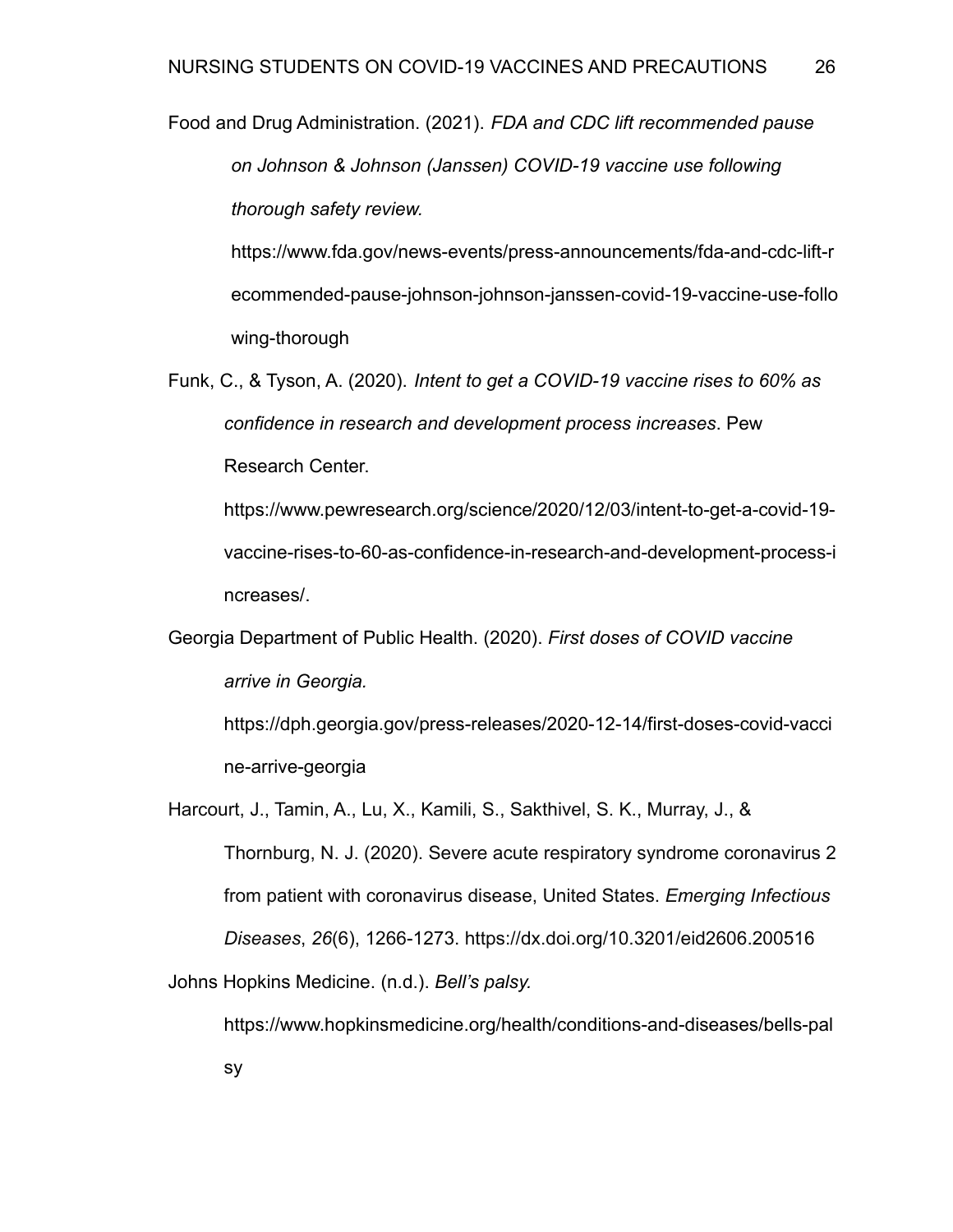MacMillan, C. (2022). *COVID-19 boosters: The latest advice.* Yale Medicine.

https://www.yalemedicine.org/news/covid-19-booster

Mayo Clinic. (2021). *Herd immunity and COVID-19 (coronavirus): What you need to know*.

https://www.mayoclinic.org/diseases-conditions/coronavirus/in-depth/herdimmunity-and-coronavirus/art-20486808.

Oxford. (n.d.). *Oxford English dictionary*. Lexico.

https://www.lexico.com/en/definition/herd\_immunity

Phadke, V. K., Bednarczyk, R. A., Salmon, D. A., & Omer, S. B. (2016). *Association between vaccine refusal and vaccine-preventable diseases in the United States: A review of measles and pertussis*. National Center for Biotechnology Information. http://dx.doi.org/10.1001/jama.2016.1353

Repajic, M., Lai, X. L., Xu, P., & Liu, A. (2021). *Bell's Palsy after second dose of Pfizer COVID-19 vaccination in a patient with history of recurrent Bell's Palsy*. National Center for Biotechnology Information. http://dx.doi.org/10.1016/j.bbih.2021.100217

Ries, J. (2021). *Moderna COVID-19 vaccine side effects: How long they last.* Healthline.

https://www.healthline.com/health-news/moderna-covid-19-vaccine-side-ef fects-how-long-they-last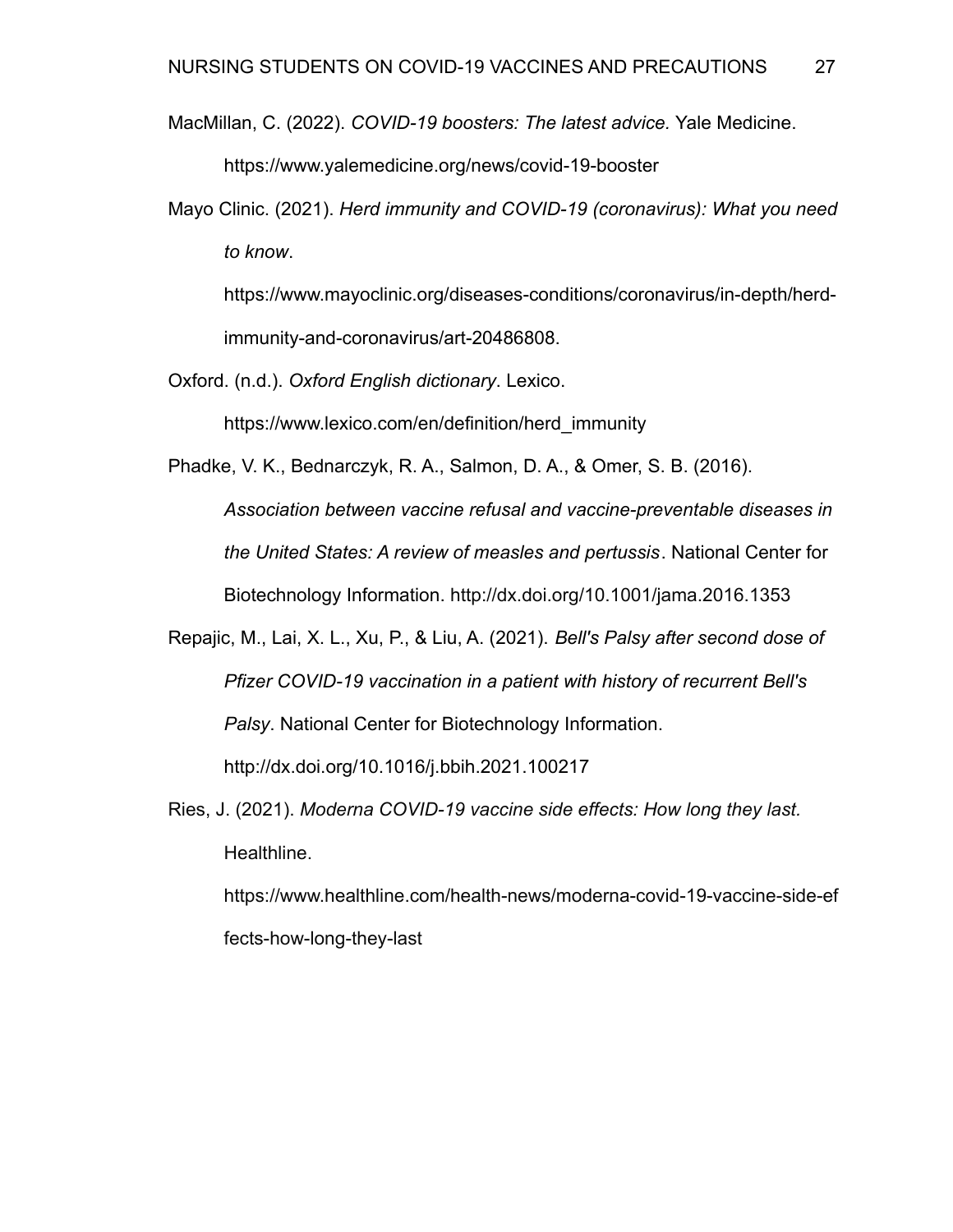Substance Abuse and Mental Health Services Administration [SAMHSA]. (n.d.).

*Intimate partner violence and child abuse considerations during*

*COVID-19*.

https://www.samhsa.gov/sites/default/files/social-distancing-domestic-viole nce.pdf

The Children's Hospital of Philadelphia. (2018). *Vaccines and autism*.

https://www.chop.edu/centers-programs/vaccine-education-center/vaccine

s-and-other-conditions/vaccines-autism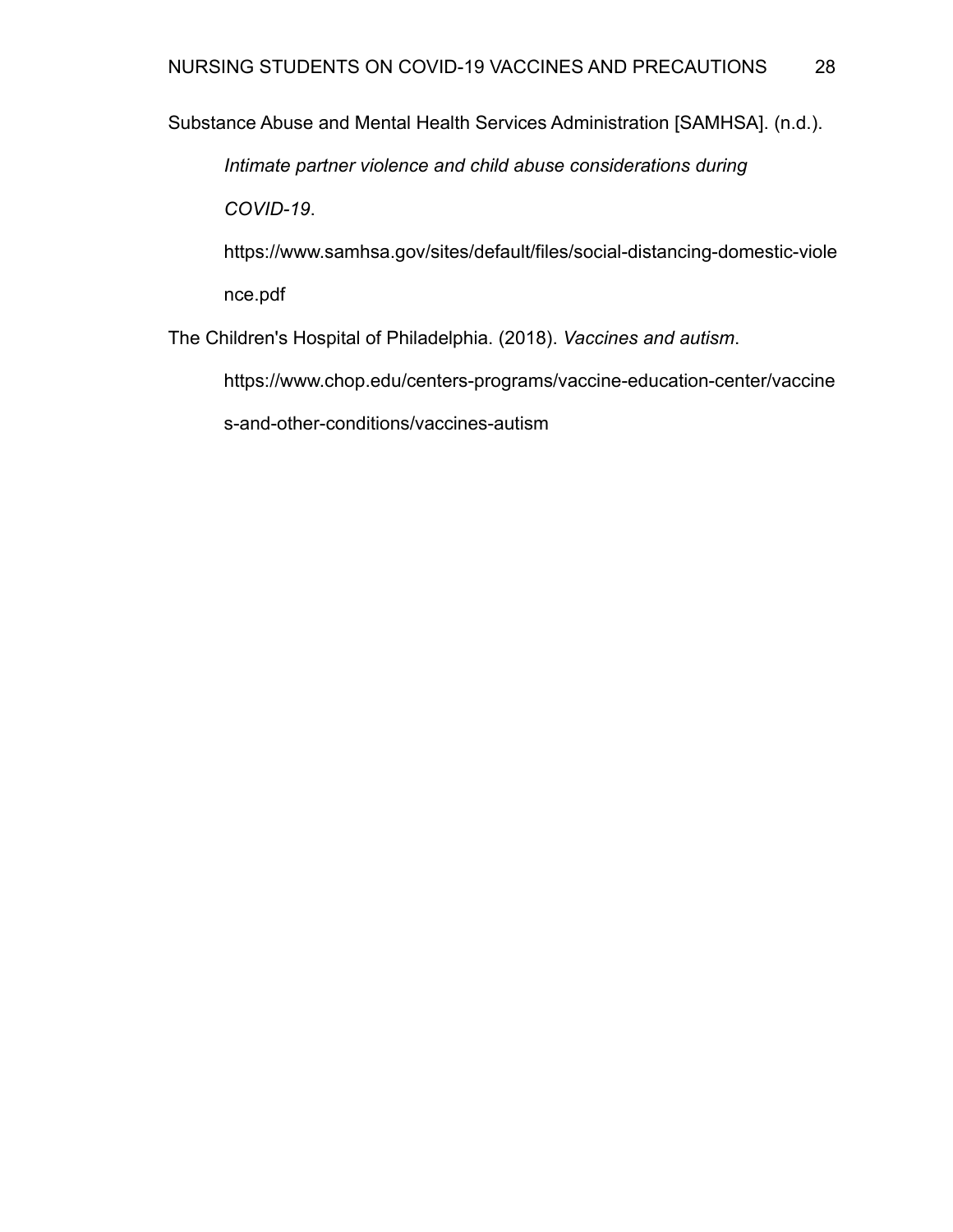## **Appendix A**

Qualtrics Survey Questions

- 1. Please select an option below to indicate whether or not you agree to participate in this research:
	- a. Yes, I read the terms above and consent to participate in this research.
	- b. No, I do not consent to participate in this research.
- 2. I understand that participation is voluntary and at any point I can withdraw consent by exiting this survey.
	- a. Yes
	- b. No
- 3. What is your age?
	- a. Less than 18 years old
	- b. 18-20 years old
	- c. 20-25 years old
	- d. 25-30 years old
	- e. Older than 30 years old
- 4. Are you currently enrolled in the RN-BSN program at Georgia Southern

University?

- a. Yes
- b. No
- 5. What is your gender?
	- a. Female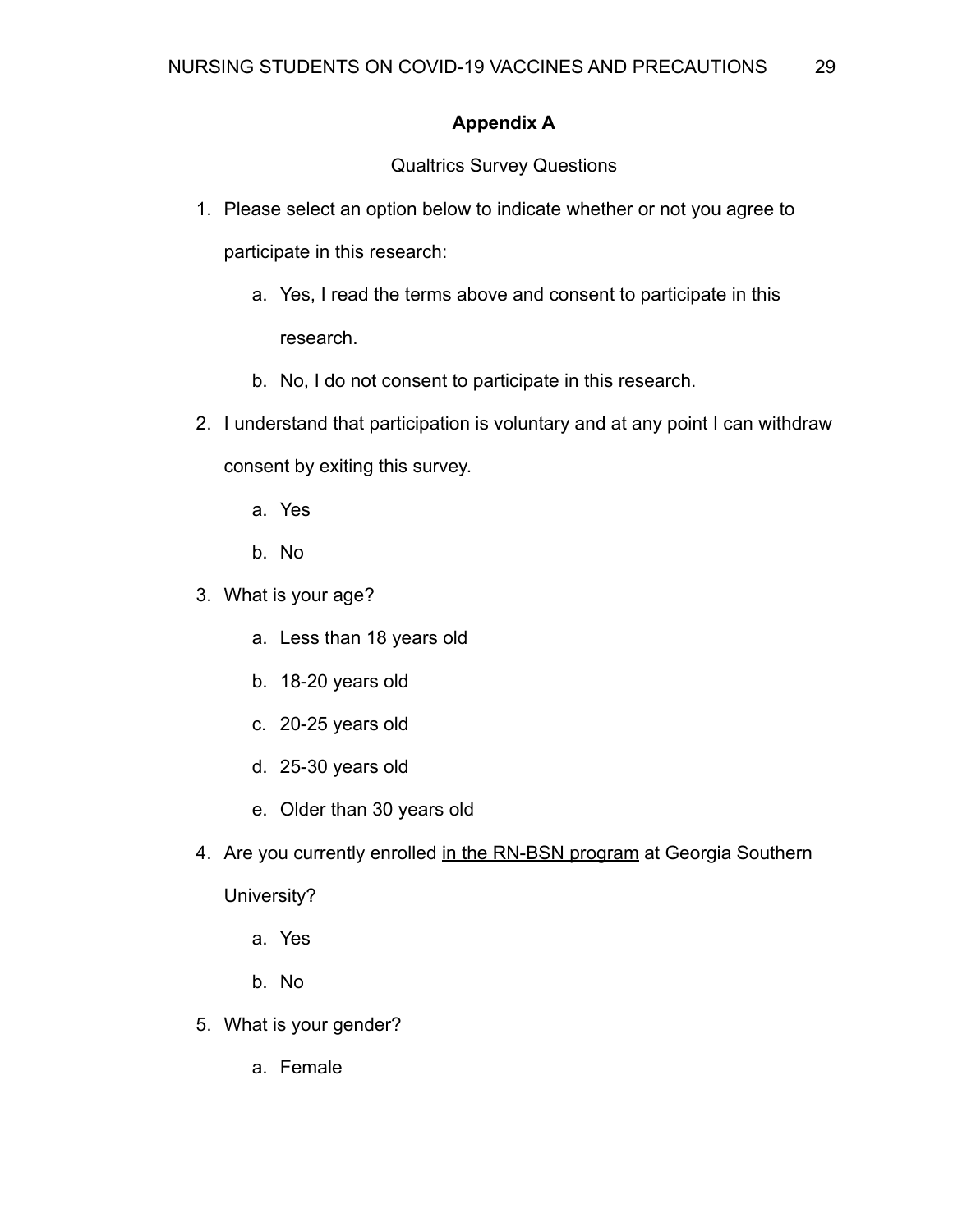- b. Male
- c. Non-Binary/Third Gender
- d. Prefer Not To Say
- 6. Have you received the COVID-19 vaccine?
	- a. Yes
	- b. No
- 7. Are you fully vaccinated?
	- a. Yes
	- b. No
- 8. Would you consider getting a COVID-19 vaccine?
	- a. Yes
	- b. No
	- c. I am fully vaccinated
	- d. I am partially vaccinated
- 9. Which COVID-19 vaccine did you receive?
	- a. Moderna
	- b. Pfizer
	- c. Johnson and Johnson
	- d. I did not receive a COVID-19 vaccine
- 10.Please rank these vaccines according to which you would most likely

consider getting.

- a. Moderna
- b. Pfizer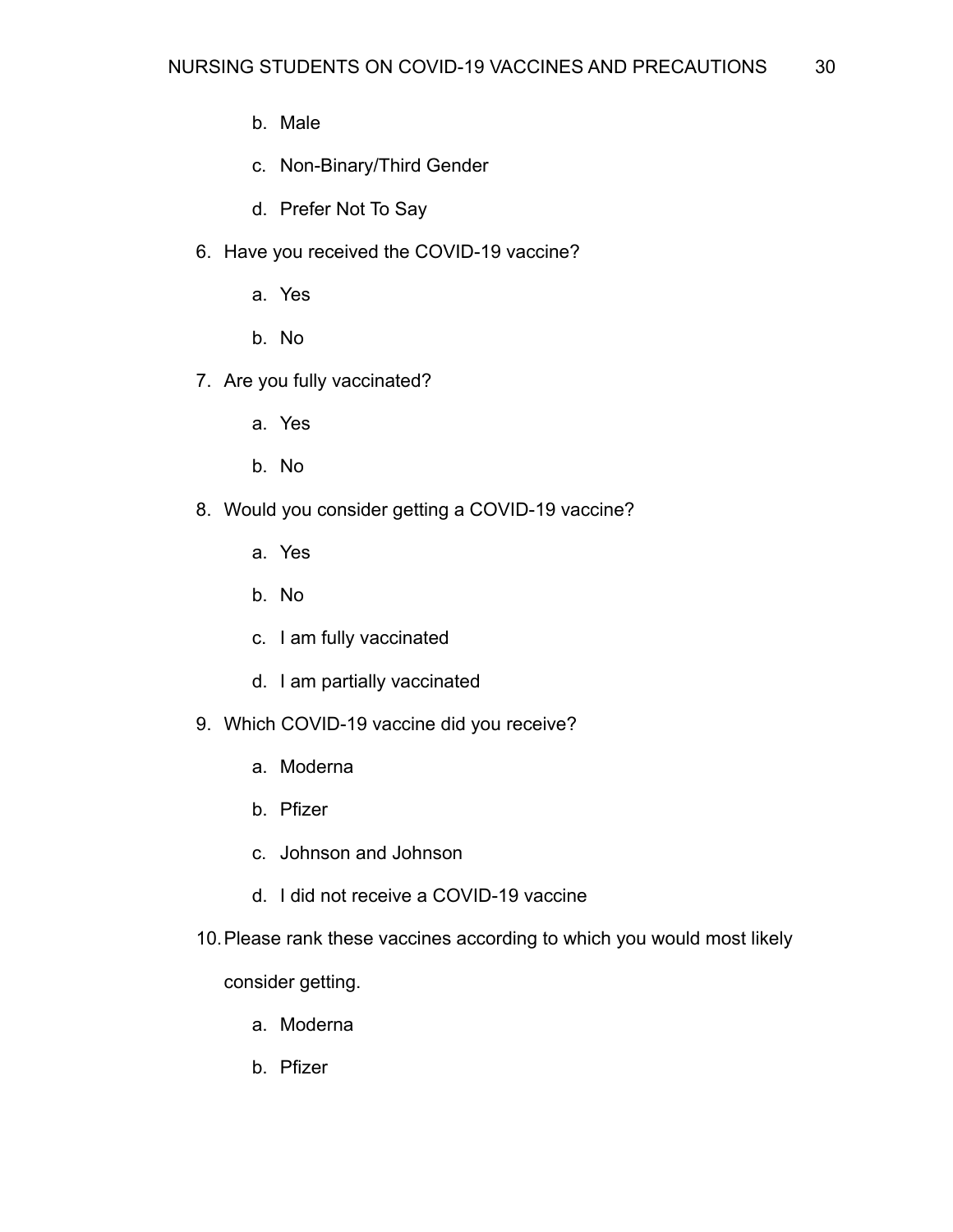- c. Johnson and Johnson
- 11. What are your biggest concerns about receiving the vaccine? Select all

that apply.

- a. I have no concerns
- b. Speed of production
- c. Long term effects
- d. Government or political reasons
- e. Infertility
- f. Diagnosis of COVID-19 within the past 3 months
- g. Religious reasons
- h. Vaccine efficacy
- i. Health condition
- j. Other please type here

12.On a scale of 1-10, how worried are you about contracting COVID-19?

- a. 1 I live life exactly like before the COVID-19 pandemic
- b. 2
- c. 3
- d. 4
- e. 5 I follow all CDC precautions, but still perform my daily routines
- f. 6
- g. 7
- h. 8
- i. 9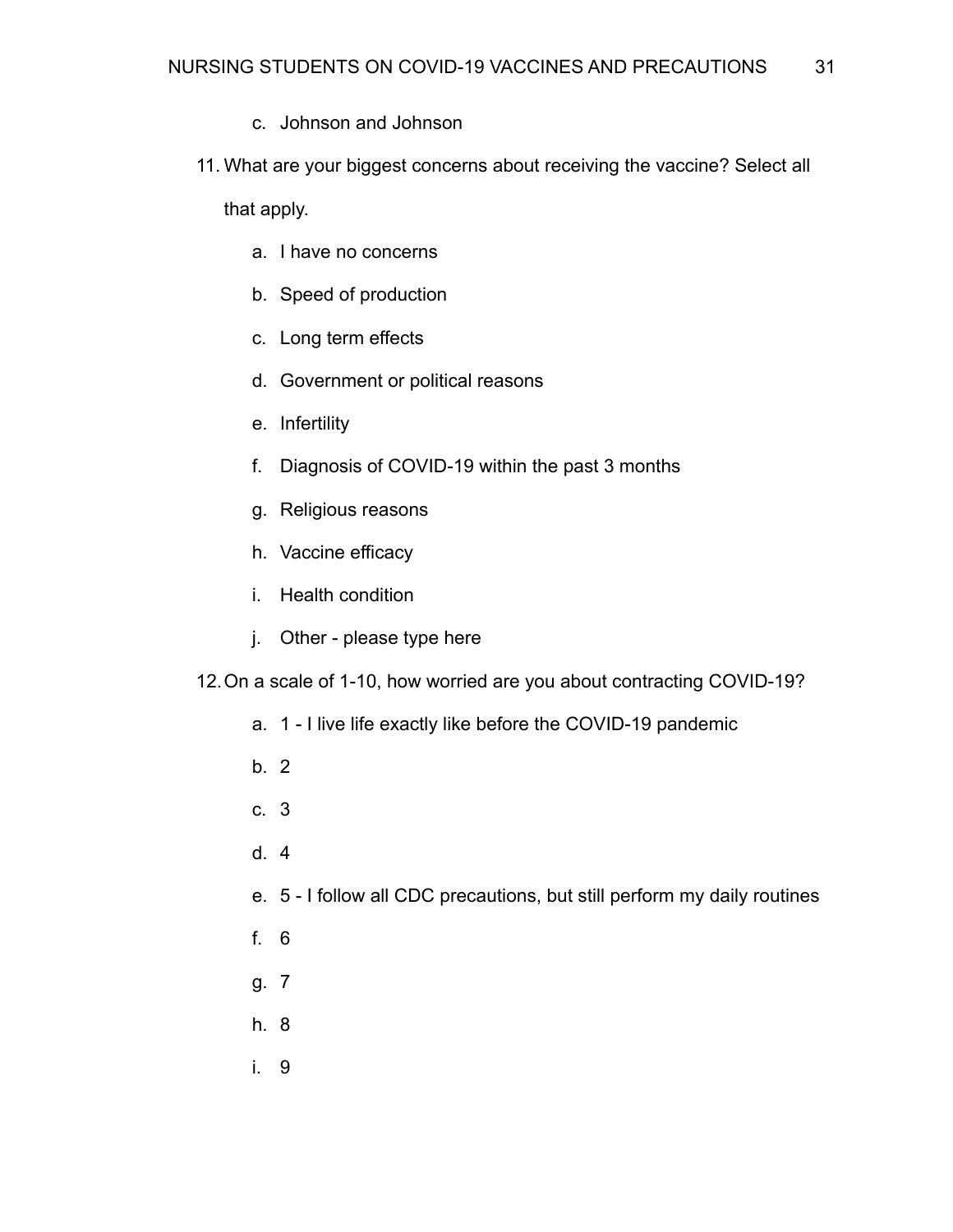- j. 10 My daily function is significantly impaired
- 13.What precautions do you use regularly to protect yourself from

COVID-19? Select all that apply.

- a. Gown
- b. Gloves
- c. Mask
- d. Face Shield
- e. Frequent hand washing
- f. Frequent hand sanitizing
- g. Social distancing
- h. Avoid gatherings of more than 10 people
- i. Vaccination
- j. Quarantining if exposed
- k. Other please type here
- 14.How worried are you that you could die from COVID-19, with 1 being not

at all and 10 being deathly afraid?

- a. 1 not at all worried
- b. 2
- c. 3
- d. 4
- e. 5 mildly afraid
- f. 6
- g. 7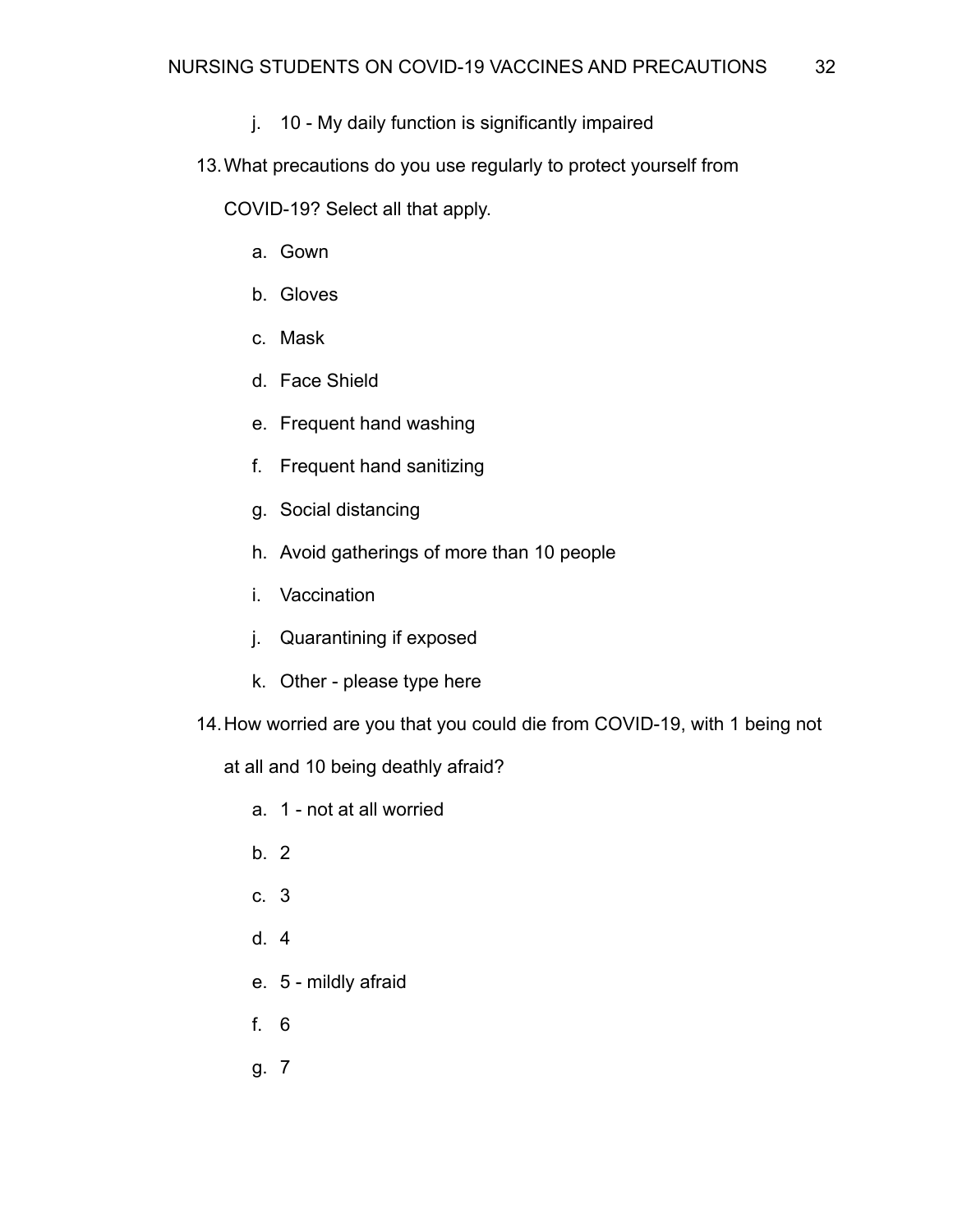- h. 8
- i. 9
- j. 10 deathly afraid
- 15.How informed are you regarding current COVID-19 precautions by CDC

and WHO?

- a. Very knowledgeable
- b. Somewhat knowledgeable
- c. Not knowledgeable
- 16.Do you work in healthcare or another field where you could be frequently

exposed to COVID?

- a. Yes
- b. No
- c. Prefer Not to Say
- 17.Do you have any pre-existing conditions or ailments that would make you

more susceptible to contracting COVID-19 or having a severe case?

- a. Yes
- b. No
- c. Prefer Not to Say
- 18.How many times have you been exposed to COVID-19 or had to

quarantine?

- a. Never
- b. 1-2 times
- c. 3-5 times